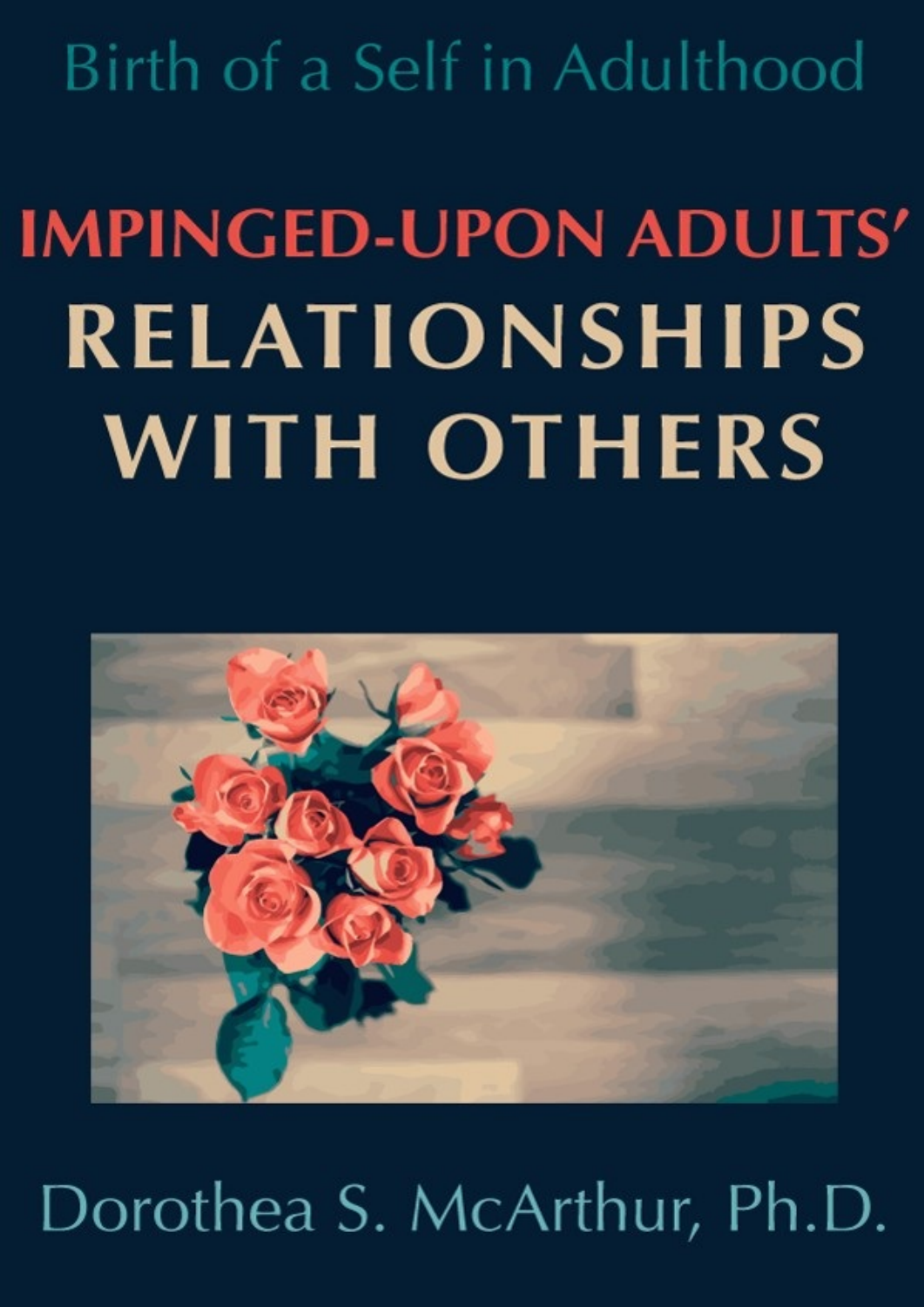# **Impinged-upon Adults' Relationships with Others**

**Dorothea S. McArthur, Ph.D.**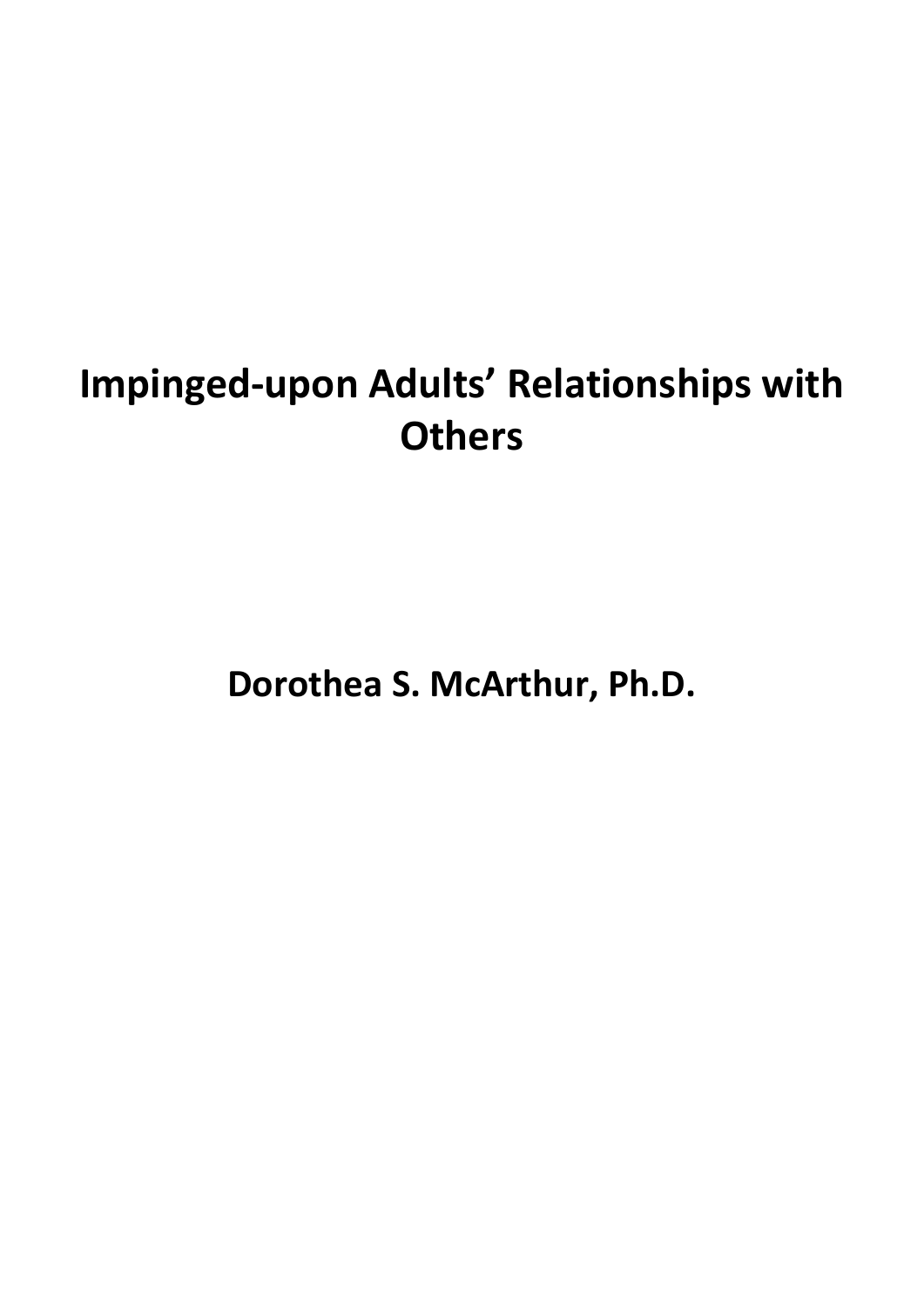#### e-Book 2017 International Psychotherapy Institute

From *The Birth of a Self in Adulthood* by Dorothea S. McArthur

All Rights Reserved

#### Created in the United States of America

Copyright © 1988 Dorothea S. McArthur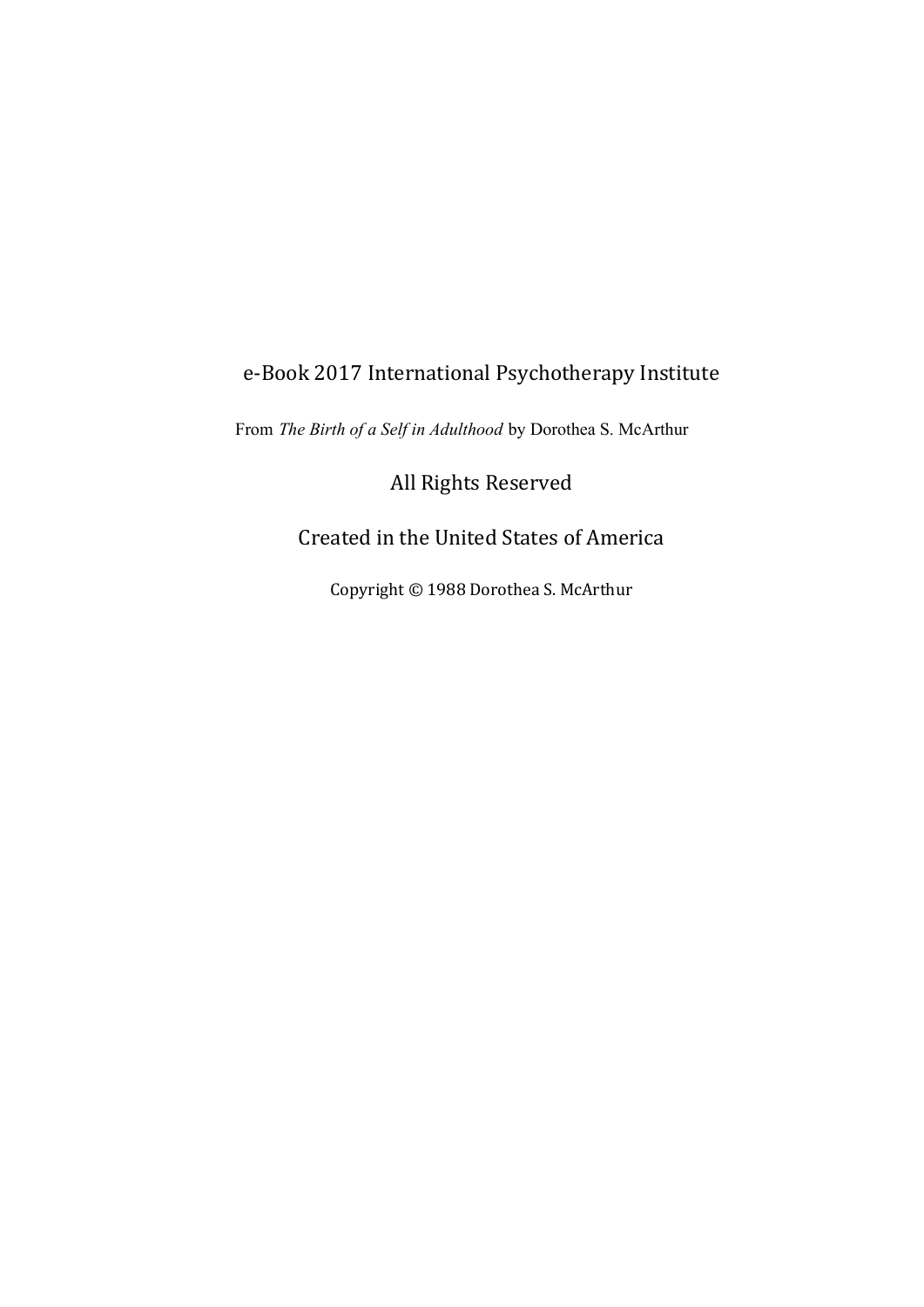**Table of Contents** 

[Impinged-upon Adults' Relationships with Others](#page-4-0)

THE ROLE OF CONSTANT ANXIETY

PSYCHOSOMATIC SYMPTOMS

THE STANCE OR POSTURE OF IMPINGED-UPON ADULTS

RELATIONSHIPS WITH OTHERS FEEL UNEQUAL

PATIENTS' REEVALUATION OF THEIR RELATIONSHIPS

PATIENTS' CONFUSING PRESENTATION OF THEIR CAPABILITIES

PATIENTS' RELATIONSHIPS WITH THEIR OWN CHILDREN

THE PRESENTATION OF A CREATIVE SELF

THE SEARCH FOR A PARTNER

[Glossary](#page-18-0)

[References](#page-21-0)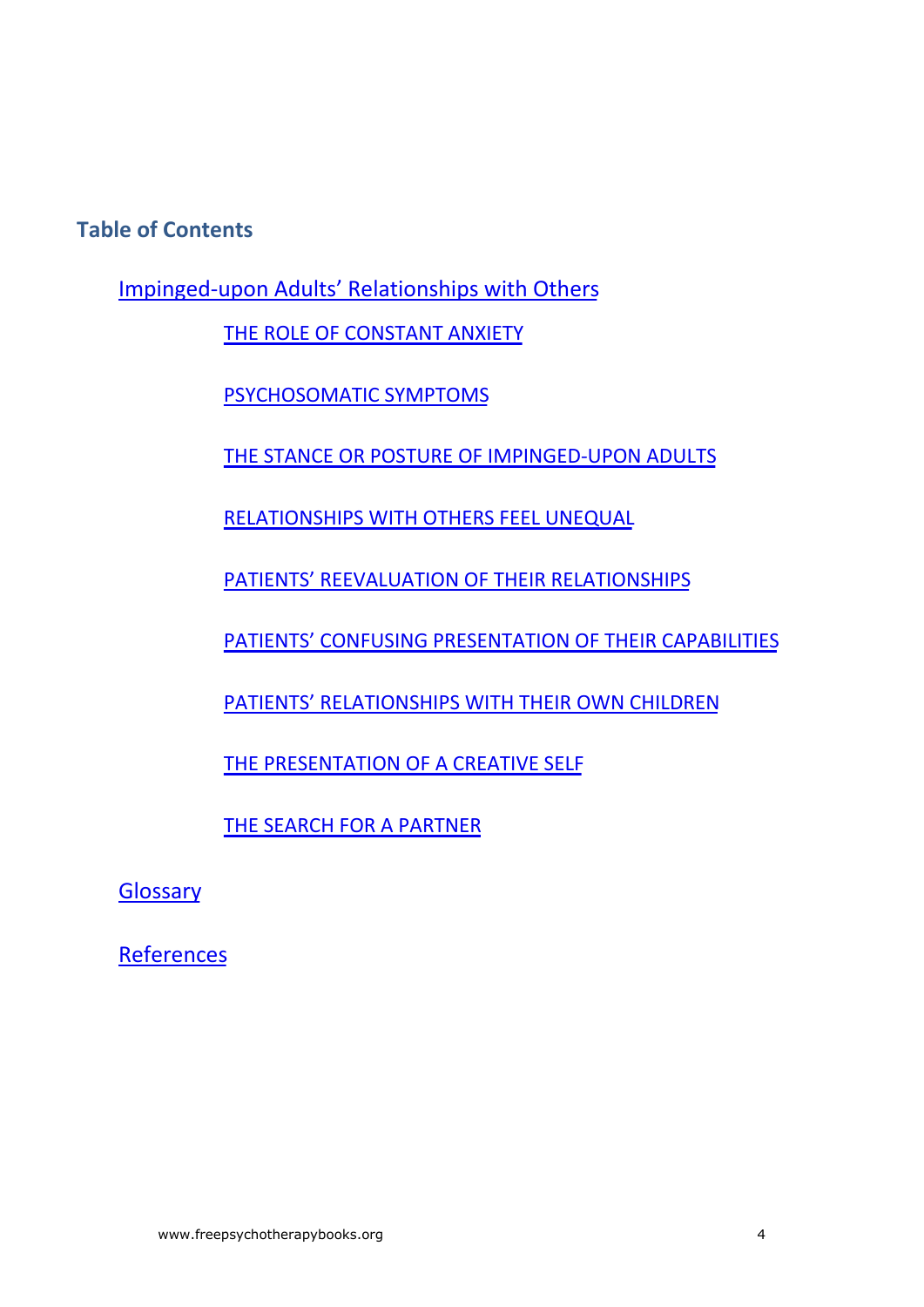### <span id="page-4-0"></span>**Impinged-upon Adults' Relationships with Others**

#### <span id="page-4-1"></span>**THE ROLE OF CONSTANT ANXIETY**

Anxiety is a universal symptom, and a reliable and appropriate signal, occurring when a person approaches an unfamiliar or dangerous situation. However, for impinged-upon adults, anxiety tends to be ever-present, with varying degrees of intensity (Masterson 1983).

Some impinged-upon adults may evidence a variety of forms of anxiety attacks. The physiological event occurs when their anxiety is very intense but as such is out of the patients' conscious awareness. The most common physical response is dizziness, which may be accompanied by shortness of breath; another is chest pains, heart palpitations, or both, and some pain or numbness in a limb, as occurs in a heart attack. An additional response may be a feeling of detachment. Patients describe this feeling with such statements as

I seem to need to protect myself somehow by the feeling that I have stepped out of myself and the interaction. I am floating off somewhere else, looking down at whatever is going on. I am disconnected from my feelings.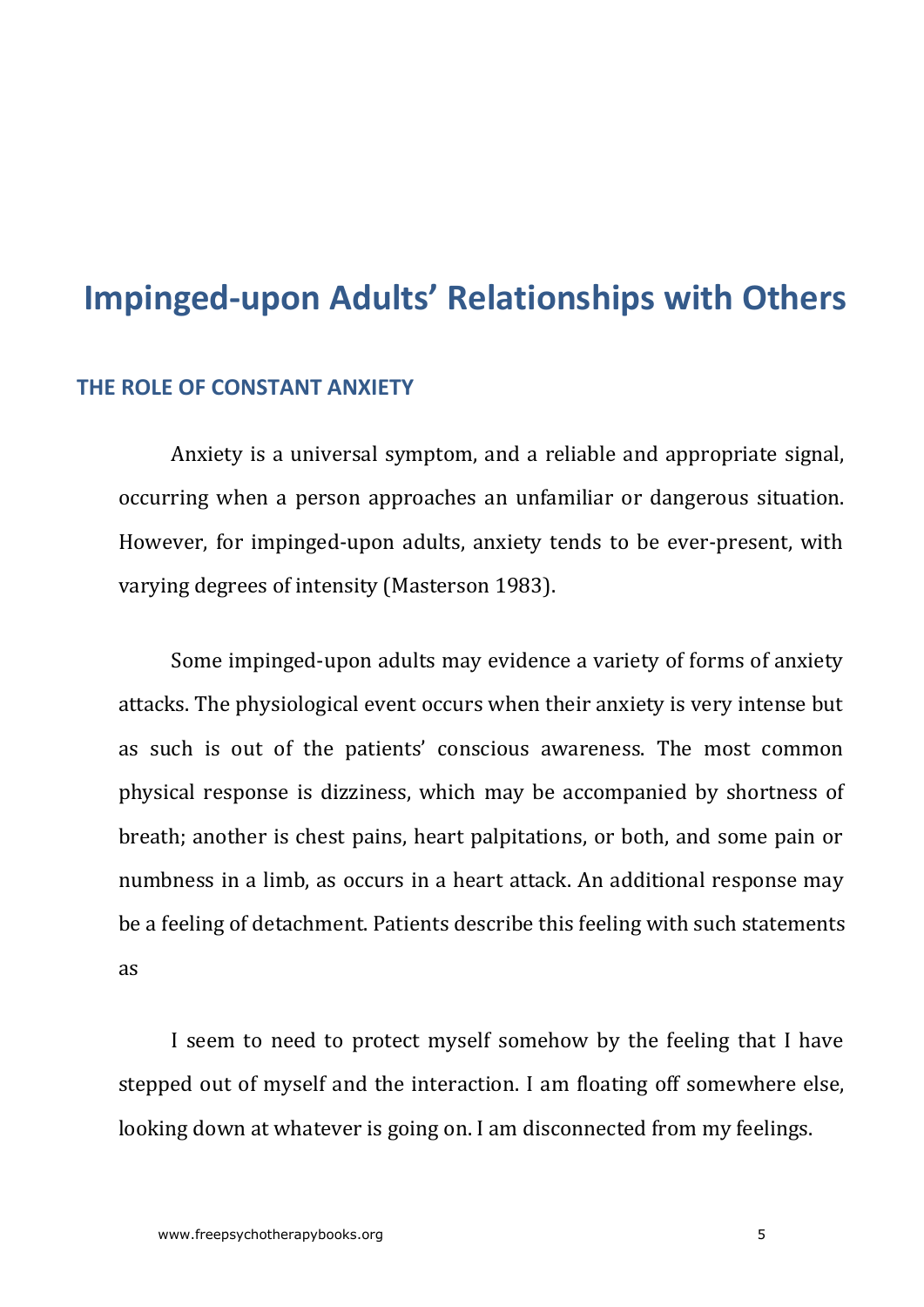<span id="page-5-0"></span>Some of these symptoms are exacerbated by hyperventilation. $\frac{1}{2}$  $\frac{1}{2}$  $\frac{1}{2}$ However, patients are unaware of breathing improperly until the physical symptoms manifest themselves. When hyperventilation-related symptoms are identified during the psychotherapy hour, the patients can be directed to sit back, relax, and cup their hands over their mouth and nose, breathing deeply and regularly to restore the proper balance of carbon dioxide and oxygen in their body.

Although most patients tend to report anxiety in the form of mild dizziness, some have had attacks so severe that it suddenly throws them to the ground or knocks something they are holding out of their hand. The first attack, especially if severe, can be very frightening because the patients fear a malfunction in their brain or heart. The emergency room diagnosis is usually psychosomatic.

When patients then seek the aid of a psychotherapist, it is often possible to determine why the attack occurred. The patients have usually taken a major step forward with life or may be trying to relax by taking a vacation and fear parental abandonment. None of these feelings reach a conscious level but manifest themselves instead in the form of a physiological "attack."

Even after a complete medical workup, patients usually need time to be convinced that the symptom does not have an organic basis. The belief that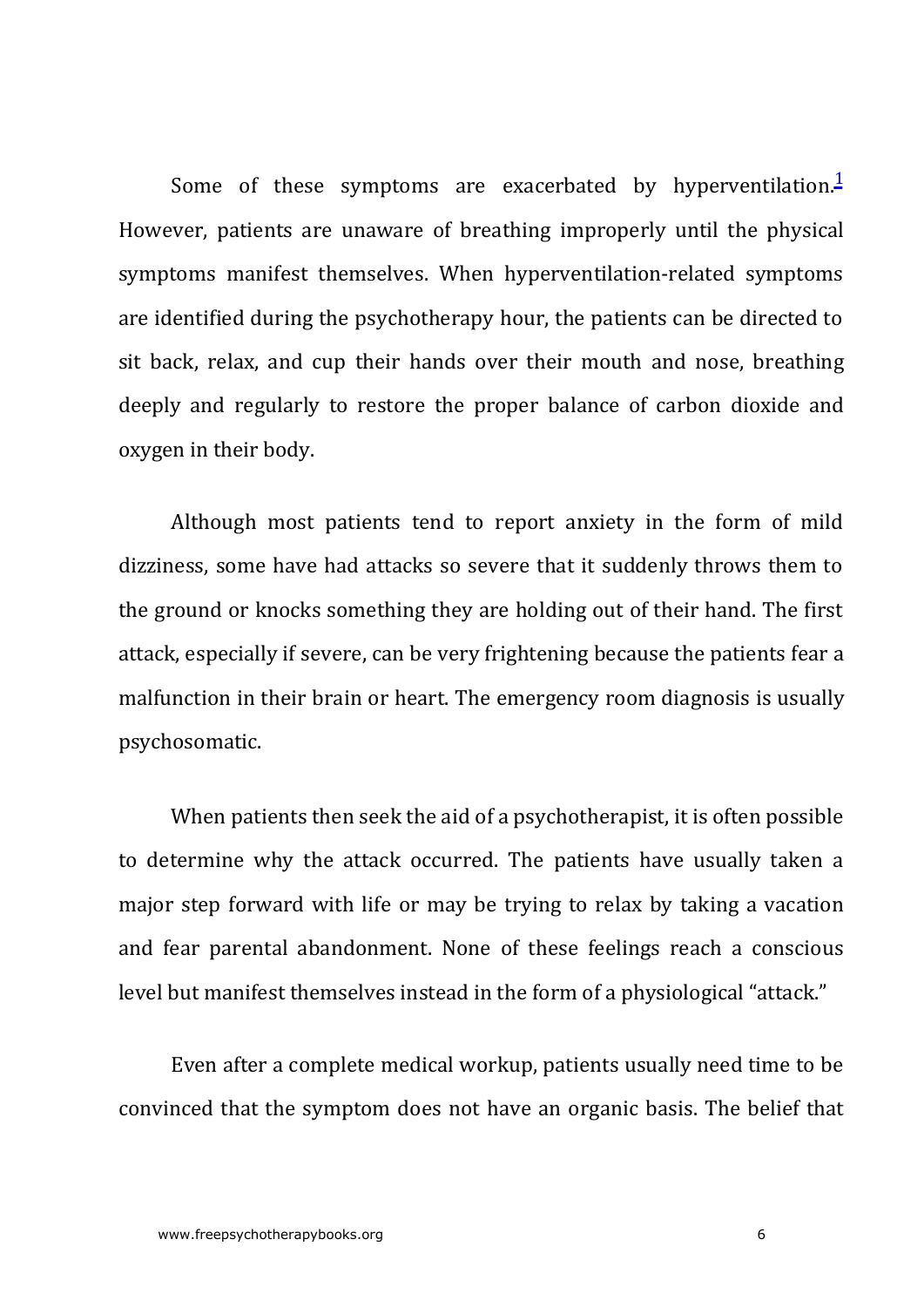something is physically wrong is a powerful defense against facing the psychological conflict. Once patients become convinced that it is their anxiety that is being expressed psychosomatically, the attacks may diminish in severity and frequency because the patients are no longer afraid of a heart attack or a brain tumor.

#### <span id="page-6-0"></span>**PSYCHOSOMATIC SYMPTOMS**

There are other psychosomatic symptoms that bring impinged-upon adults into psychotherapy. One of these is asthma-like. For some patients, it tends to be different from the usual form of asthma in which a person experiences difficulty breathing out. Many patients struggle to breathe in. describing a shortness of breath. Perhaps this kind of asthma accurately portrays their difficulty with taking in "fresh air" in the larger world. For example, mild asthma may start when the therapist gives a new interpretation to the patient.

A second symptom is a runny nose, which patients tend to call "my allergies." Frequently the runny nose starts about three hours before a therapy hour. If patient and therapist are able to understand the issue correctly during the session, the runny nose will often dry up completely. Sometimes nasal congestion begins during the therapy hour in response to an issue that has been raised and ceases as soon as patients have fully expressed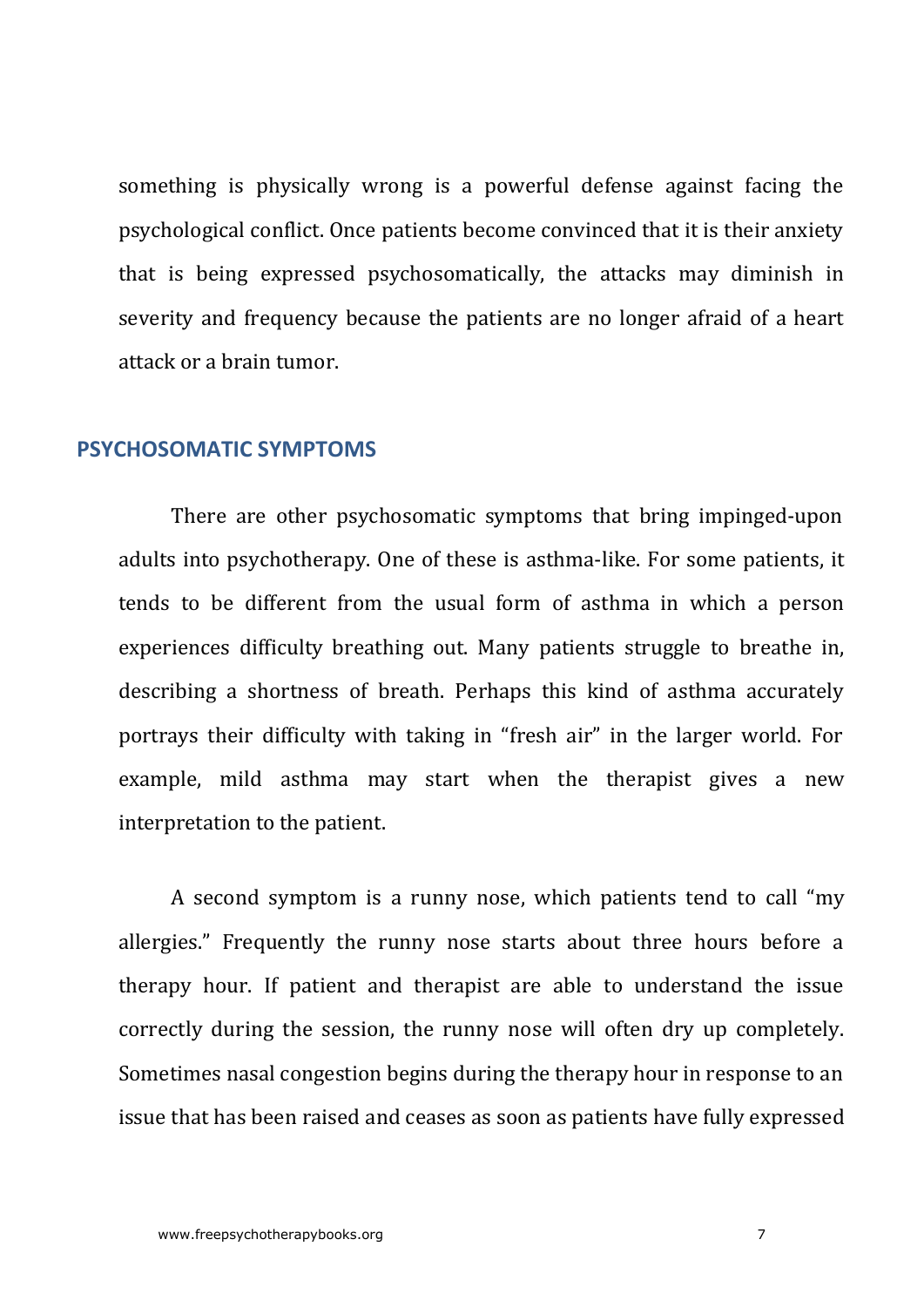their feelings regarding this issue.

A third psychosomatic symptom is itching. An irritated area, when scratched, soon develops into a small white welt. If the itching becomes more intense, and patients continue to scratch, the number of welts increases. This most often occurs in areas on the inside of the legs and arms or behind the ears. One patient could guarantee that she would experience itching as soon as she started talking to her mother on the telephone. The itching diminished rapidly after the conversation ended. Sometimes it occurs during a psychotherapy hour.

Much more difficult to describe is a generalized aching physical discomfort relieved only by changing position. It is the restless feeling that accompanies being restrained or having limited freedom of movement. This symptom can be acutely uncomfortable and generally occurs in the area of the abdomen extending sometimes to the calf muscles of the legs and lower arms.

Therapists of impinged-upon adults may also experience any of these symptoms during a patient hour as a countertransference response to their patients' material.

These psychosomatic symptoms can provide useful information when they occur during a psychotherapy session. Therefore, therapists should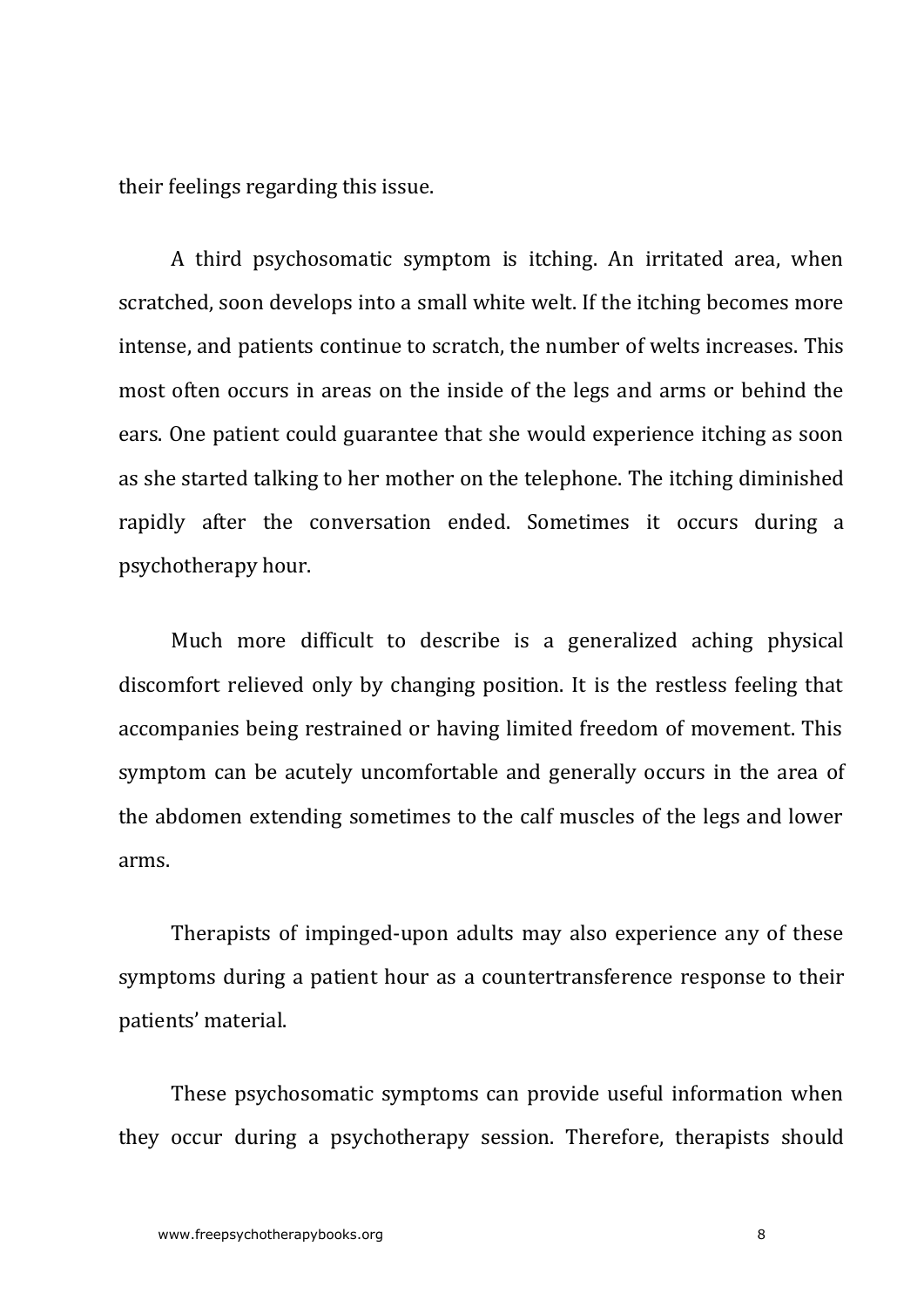suggest to their patients that they interrupt whatever they and the therapists are talking about so that the patients can tell the therapists when an attack is happening; this warning gives patients and therapists the opportunity to translate important unconscious feelings into communication. Sometimes the reason for the symptoms remains obscure, but often the symptom signals a painful feeling or memory that has been unconscious.

It is fairly common for patients to report that psychosomatic symptoms occur periodically in between psychotherapy hours. While the therapeutic work continues, patients learn to manage their lives in spite of these psychosomatic occurrences and realize that others rarely know when an attack is happening. One patient learned to continue to drive his motorcycle safely during anxiety attacks. If the symptoms are severe, it is advisable that patients consult a physician for medication to minimize the discomfort. After patients get beyond the fear of being abandoned and resolve the separation conflict, anxiety symptoms usually disappear completely. The absence of attacks is one of the many reliable signs that the psychotherapy is satisfactorily progressing or completed.

It is impressive to note the courage with which impinged-upon adults accept, manage, interpret, and conquer these discomforts as a part of the psychotherapy process.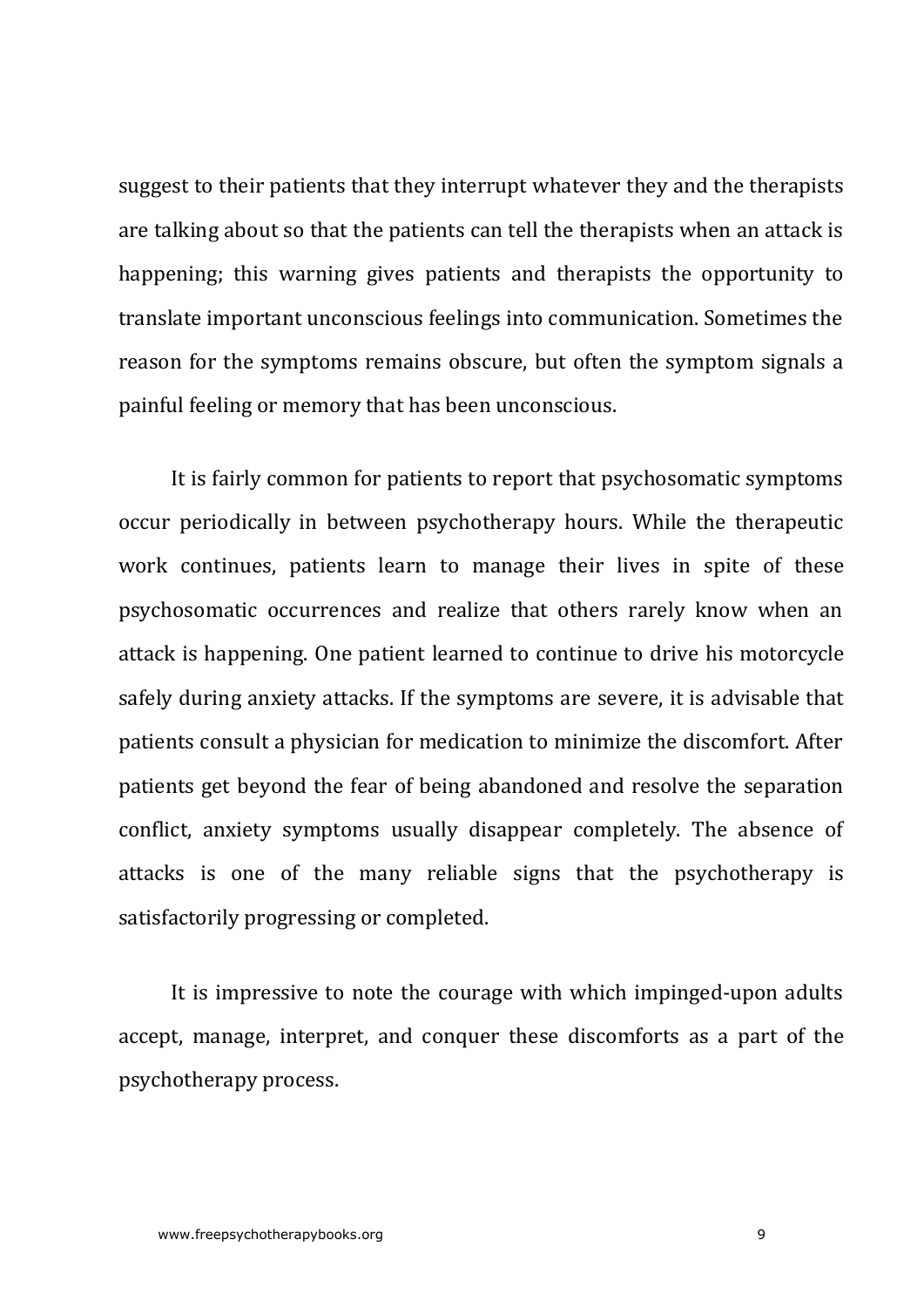#### <span id="page-9-0"></span>**THE STANCE OR POSTURE OF IMPINGED-UPON ADULTS**

Some impinged-upon adults will complain of poor posture. Stooping slightly or rounding the shoulders are ways to look nonthreatening; women may assume this posture to underemphasize their breasts, signs of maturity or sexuality. Others may adopt a slightly awkward gait, such as a mild limp; in this way, impinged-upon adults manage to get around, but still look injured or in need of help from their parents. This posture and movement also seem to be unconscious and deeply ingrained habits that demonstrate the degree to which impinged-upon adults feel weighed down by the commands.

This posture disguises creativity and maturity, limits smooth spontaneous movement, and indicates that the patients are unhappy (depressed). Finally, some patients, in a retaliative and defiant way, develop a way of walking and moving that advertises just how much they feel "ruined or damaged" by their parental relationships.

#### <span id="page-9-1"></span>**RELATIONSHIPS WITH OTHERS FEEL UNEQUAL**

Patients express some dissatisfactions in common about their relationships with others. They complain that once they have established a friendship, they feel a greater obligation to be the one to maintain the relationship. If they call up friends and initiate plans to get together, everything seems fine. The friends may indicate that they are having a good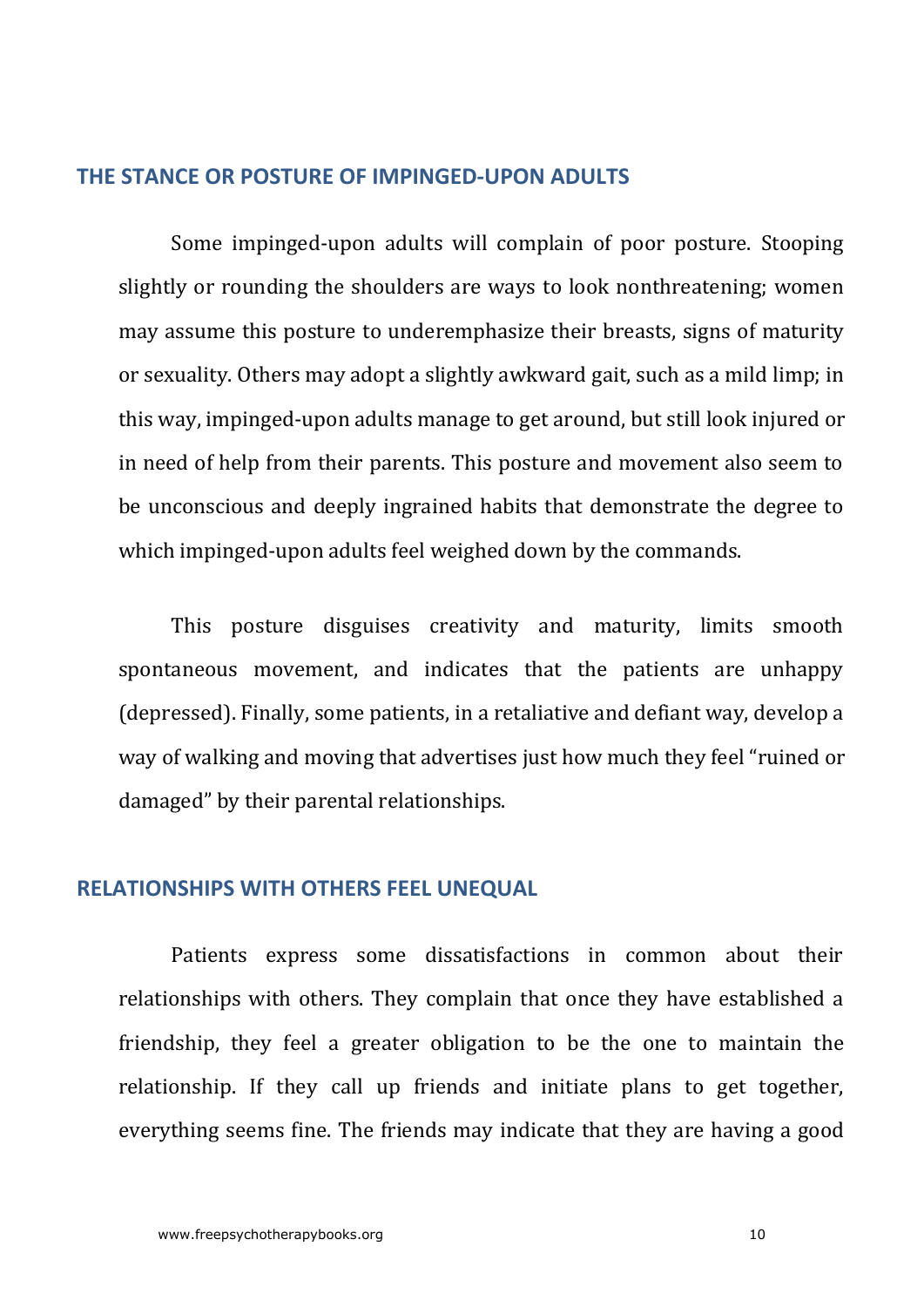time. Nonetheless, if the patients don't call their friends, they have the feeling that their friends will abandon them by never calling back.

The patients feel that something is wrong. If they try to talk about the complication, their friends appear unable to respond, may get upset, and may sometimes cut off the relationship. The patients perceive other people's friendships as having more give and take, and feel inadequate and shy. There are a number of different reasons why this might be occurring.

First, impinged-upon adults may unconsciously attract people who need to be taken care of in an enmeshed way. After all, this is the kind of relationship they are used to. Impinged-upon adults may be putting considerable strain on their relationships because they need their friends to validate them in a way that their parents did not.

Sometimes friends are asked, rather shyly by patients, to show up for an event such as a graduation, or theater or concert performance, in effect to be supportive as a substitute for the patients' parents. The friends do not realize the importance to the patients of supporting this occasion and may treat the event "too casually." The patients feel unsupported once again.

Patients frequently displace feelings of abandonment and rejection from their parents onto their friends. This happens because the patients are oversensitive to feeling disliked and in turn may retreat prematurely.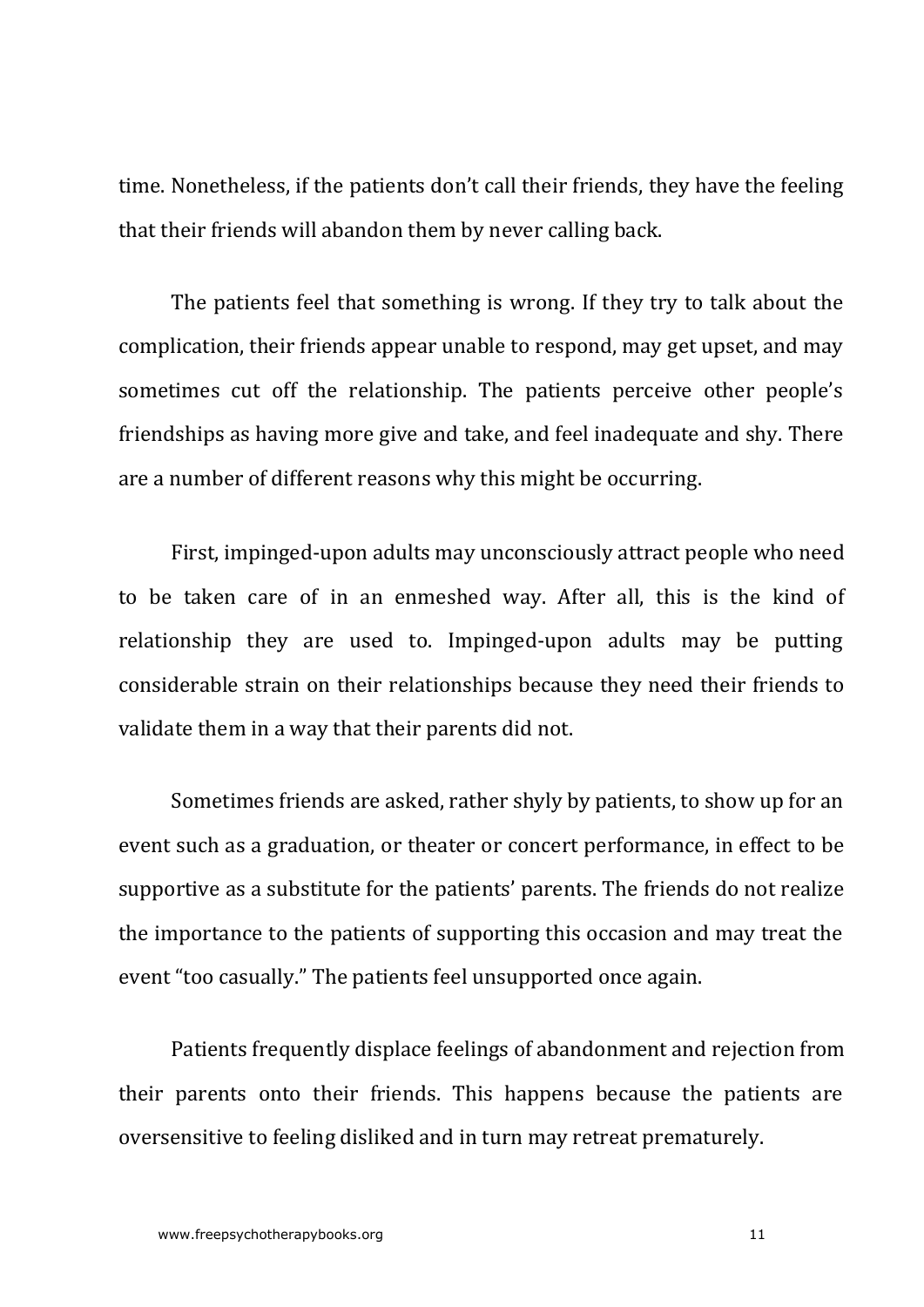Finally, the patients, as children, received their self-esteem from hearing their parents say "You are the most perfect person I have ever met" when the commands were obeyed. The patients therefore never got to decide what they felt about themselves; as adults, they continue just to comply, hoping to get the love and respect they deserve. They feel confused and turn to friends for clarification, validation, and self-esteem. Friends may feel that something more is wanted than a friendship. As one friend of a patient said, "I feel as if I am supposed to be doing something for you and I don't know what it is. I'm afraid I am not doing it right. I feel like I am walking on eggshells with you."

#### <span id="page-11-0"></span>**PATIENTS' REEVALUATION OF THEIR RELATIONSHIPS**

During the course of psychotherapy, patients have to understand the difference between an enmeshed, or symbiotic, relationship and a healthy one. The patients have been exploited by, or have been exploiting, others in the service of psychological incompleteness and unresolved self-esteem. It is discouraging to learn that current relationships may be modeled after the one that patients had with their parents and are in need of change. Gradually patients learn to tell the difference and can sometimes detect the potential for a new, enmeshed relationship because, as one patient said, "it happens like two magnets pulled together. We meet and feel too much like fond friends by the end of a short meeting. We click immediately."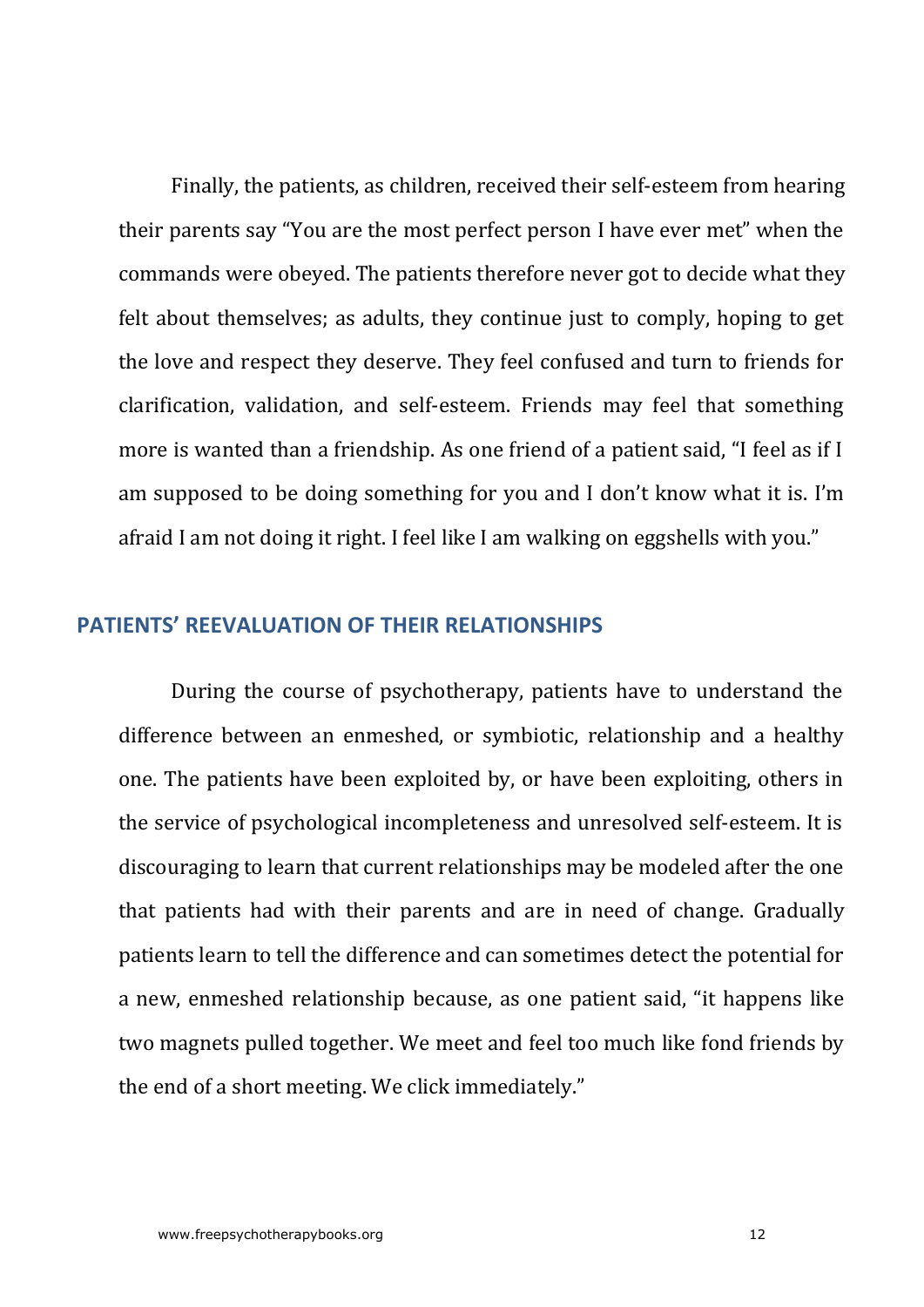Patients learn that a real friendship develops slowly and carefully, out of the sharing of feelings over time with tolerance and freedom for each person to make mistakes and to come and go within the relationship.

#### <span id="page-12-0"></span>**PATIENTS' CONFLISING PRESENTATION OF THEIR CAPABILITIES**

Impinged-upon adults often unconsciously interfere with the way they present their true intellectual ability. They work hard and do very well in school, appearing on honor rolls and in honor societies. However, they experience difficulty on the aptitude and achievement tests required throughout the educational process. Sometimes this unfortunate phenomenon fails to show itself until patients attempt their final qualifying or licensing examination in the course of career development. Patients become genuinely confused about their actual level of intelligence and do not know what to do about it. Are they retarded, they wonder, because they flunk achievement tests, despite the capabilities that earned them straight A's?

Laurie's parents wanted her to attend a private school. Her grade point average was high. She took the Scholastic Aptitude Test several times but always achieved scores that were twenty points below the level required for entrance into such selective schools. Her scores puzzled counselors and teachers, and Laurie was humiliated by this embarrassing discrepancy in her performance. She never even qualified for an entrance interview.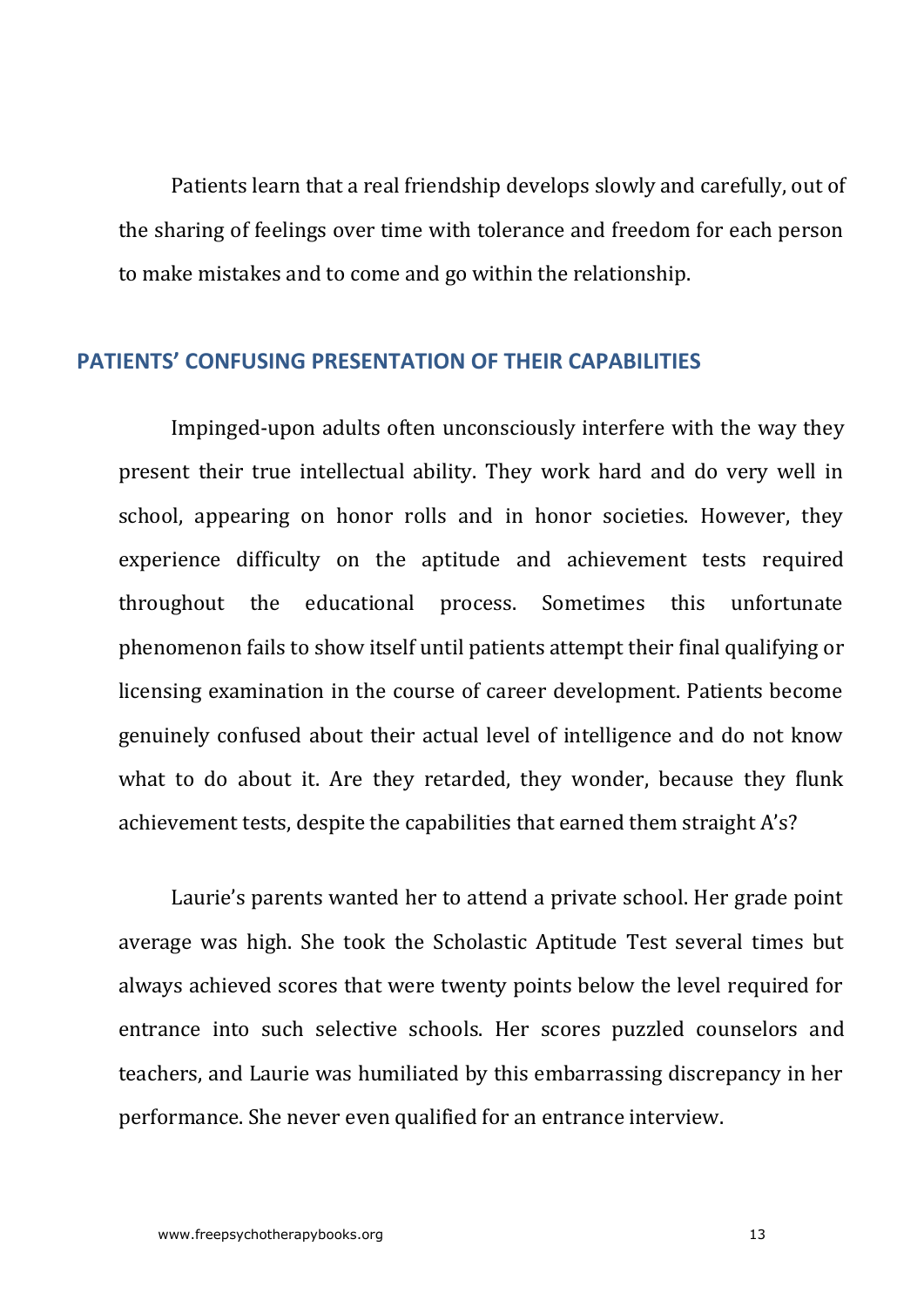Paula did extremely well in all but one of her college classes each semester. In that class she would "space out," fail to listen, and feel as if she couldn't comprehend the material. She would fail that class and get A's in all the rest of her work. The one poor grade dropped her grade point average too low to apply to the best medical schools. She asked, "Am I a bright student or not?"

These patients are acting out, oblivious to underlying feelings. In therapy, they discover that the "A" student is the real self trying for mastery in the profession of their choice. The failing patient may be subverting his or her growth to avoid parental abandonment. On the other hand, the failure may also be another part of the real self trying, by the only means possible, to block progress toward fulfillment of their parents' demand for high academic achievement. It is a way for the patients to say no to their parents without being overtly disobedient. In fact, the "no" may be said so skillfully that the parents sometimes lose sight of their own selfish need for their child to achieve in a particular way and feel sympathy for the child who is failing academically.

If impinged-upon adults fail all course work or drop out of school, they are probably manifesting the talionic impulse, a more severe and pervasive form of total retaliative resistance, the purpose of which is to punish the impinging, enmeshed parents (Masterson 1981).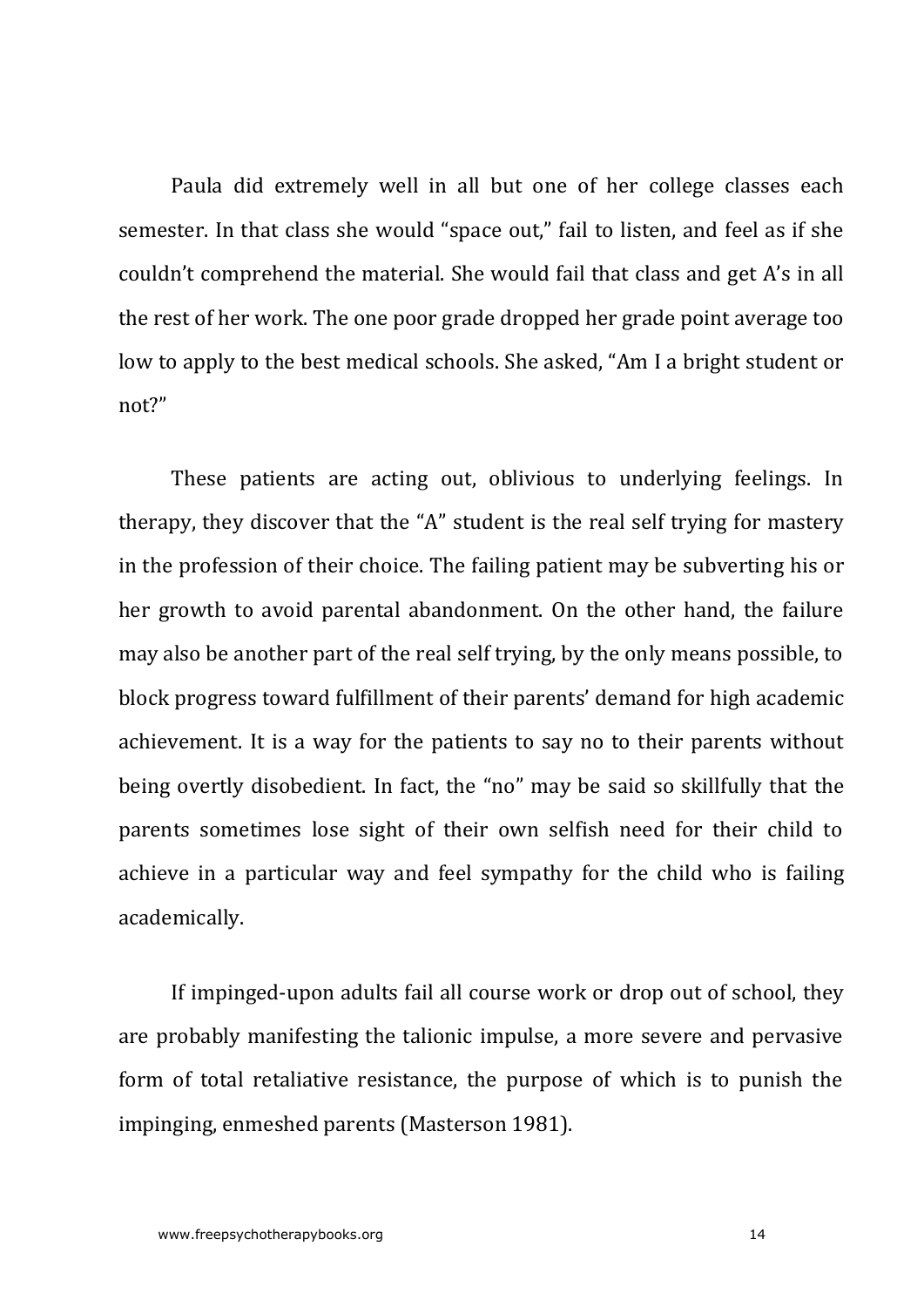#### <span id="page-14-0"></span>**PATIENTS' RELATIONSHIPS WITH THEIR OWN CHILDREN**

Many patients overcome the command from mothers or fathers that specifically forbids children to start their own family. However, they may doubt their ability to parent their children differently from the way they were parented. They may feel guilty about the anger that emerges when their children do something to block the natural progress of daily activities. They learn that this anger is transferred from old enmeshed relationships. Sometimes these parents wish their children could be as obedient as they were with their own parents. However, they come to appreciate their children's behavior as natural assertiveness, independence, curiosity, and creativity, instead of resistance or sabotage.

As parents these patients tend to feel unnecessarily guilty about minor mistakes and are genuinely surprised to learn that it is impossible to be perfect parents. They learn to openly express feelings both negative and positive. They begin to consider their children's feelings about a difficult situation, rather than pretending that they have all the answers. They give themselves permission to be angry with their children's negative behavior, but in a constructive, controlled way.

Patients are pleased to learn that they are able to set firm limits with their children as a form of discipline and as a way of encouraging responsibility and mastery. They are used to parents who told them about a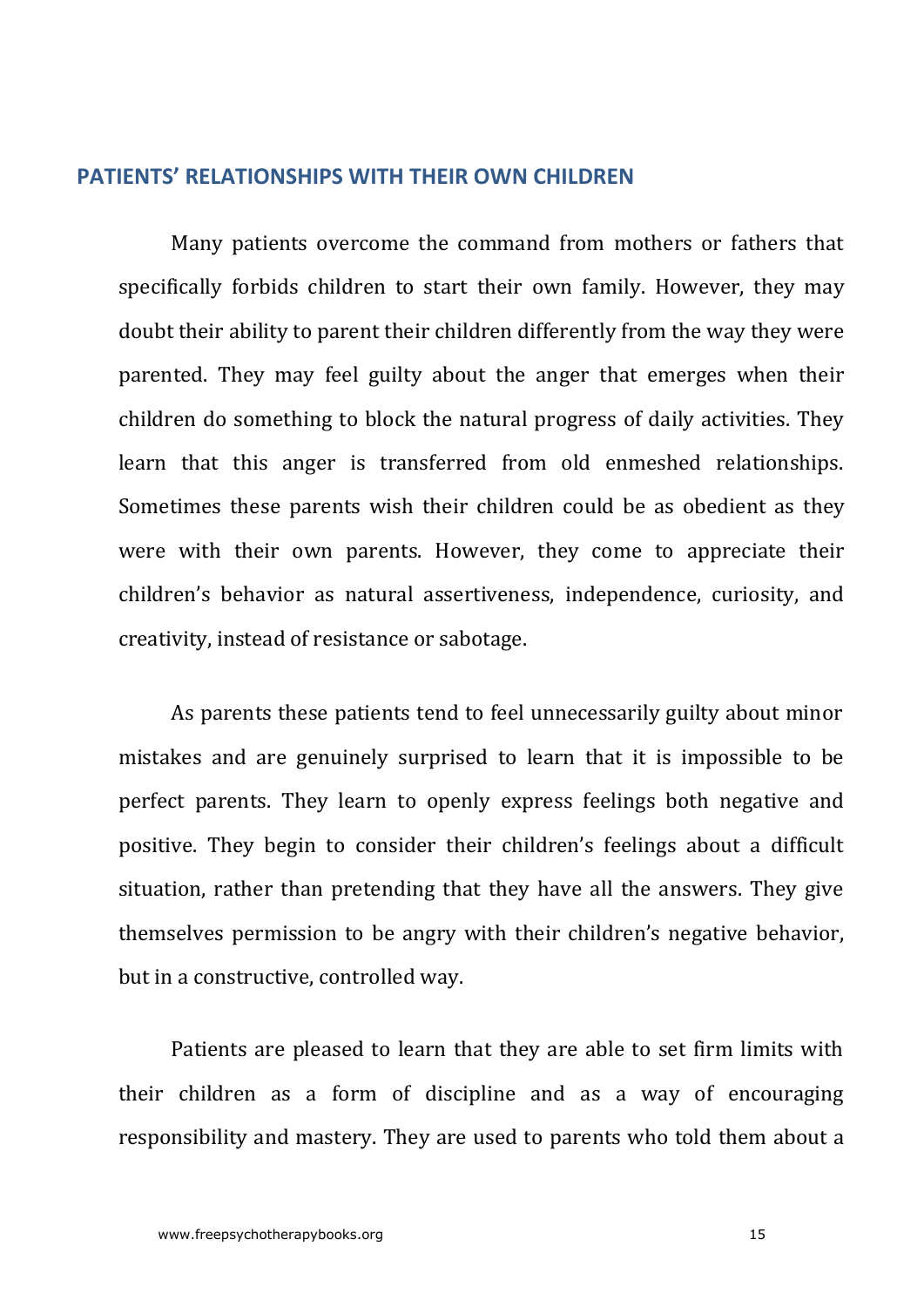rule and then let them break it, who did everything for them, and who frequently let them get away with not doing things they could really do for themselves. With their children they learn to set limits and that these limits are perceived by their children as loving.

#### <span id="page-15-0"></span>**THE PRESENTATION OF A CREATIVE SELF**

As patients start utilizing their talent and creativity, they discover that it is generally well received for the first time in their lives. They want to allow their creativity to unfold freely and may appear cocky to those who do not understand their history. What is lacking at this point is an ability to be diplomatic in presenting their abilities to others. Sometimes at this juncture they need guidance with the issues of timing and tact. Then it becomes possible to withhold a good idea if co-workers are not vet ready to make use of it.

Sometimes patients discover a talent previously unrecognized. At first they find it difficult to perceive that their performance may be surpassing that of their peers much of the time. Instead of clearly recognizing their talent, they feel confused and get impatient and condescending with those less talented. Coworkers may feel envious, insulted by the patients' impatience, and resent the patients' need for validation. If impinged-upon adults can accept their talent, with all the advantages and disadvantages of such a gift.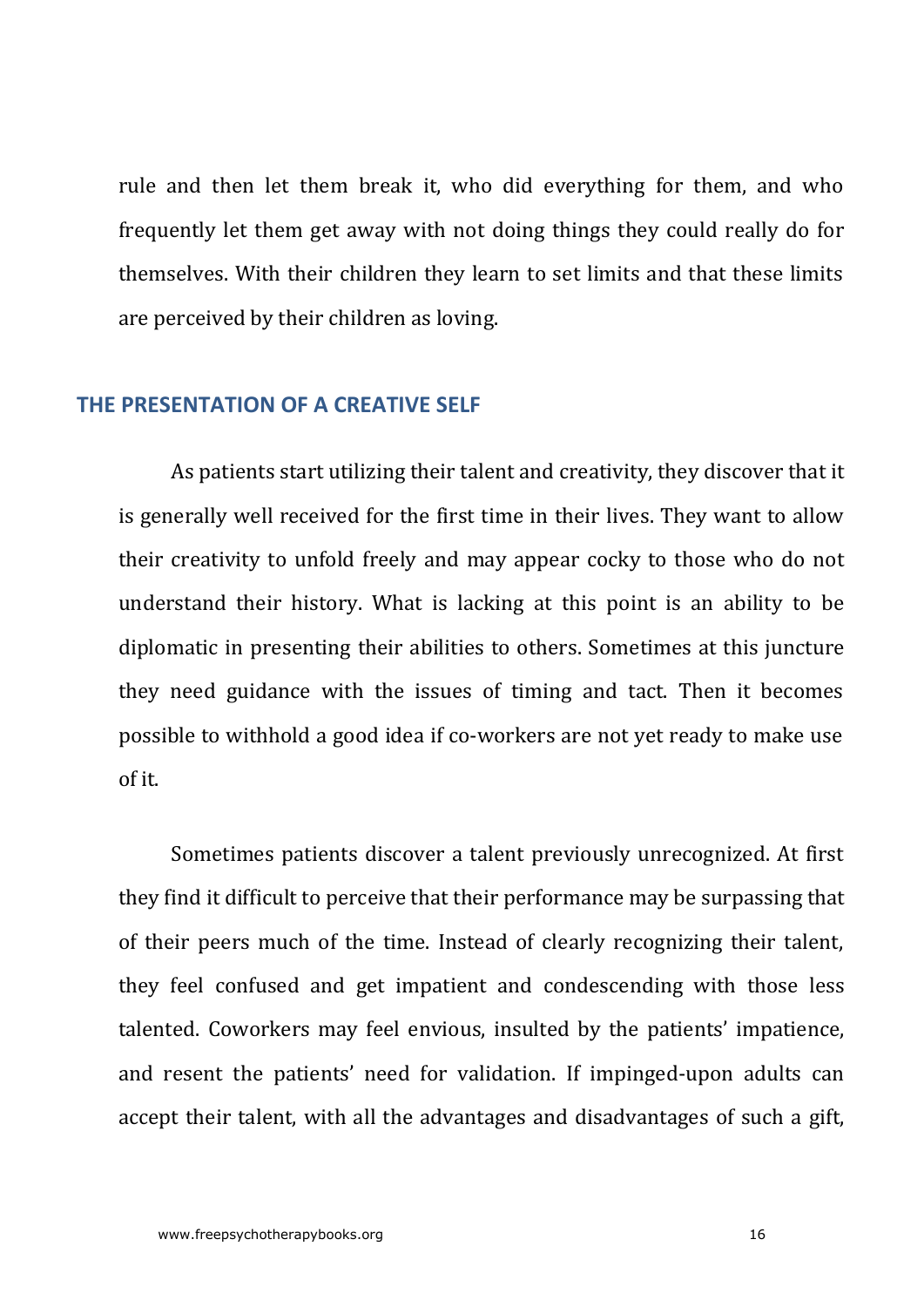they can allow their creativity to emerge quietly and let it speak for itself.

#### <span id="page-16-0"></span>**THE SEARCH FOR A PARTNER**

Many impinged-upon adults come into therapy because they do not feel able to look for and maintain a dating relationship long enough to find a marriage partner. Their goal in psychotherapy is to understand why and to find a mate. Once they have clarified the issues that kept them from dating, they initiate the search for a partner.

Their nonverbal behavior communicates the kind of partner they seek. At first, they may pick someone who is only able to provide a "one-night stand" or a limited friendship. The result is disappointment, but they gain experience and go on. In the process of their experiments, they sometimes question the therapy because they expect the therapist to produce the right partner as part of the "cure." It is not unusual for them to pick an impingedupon partner who is talented and kind but is also caught up in an enmeshed family and therefore unable to make a full commitment.

Eventually, the patients move on to a more available steady partner. This partner may also have had a history of impingement but has discovered a way to surmount it. They share a similar kind of background and can help each other with the continuing process of separation from family. Sometimes the new partners are in need of psychotherapy to complete a commitment to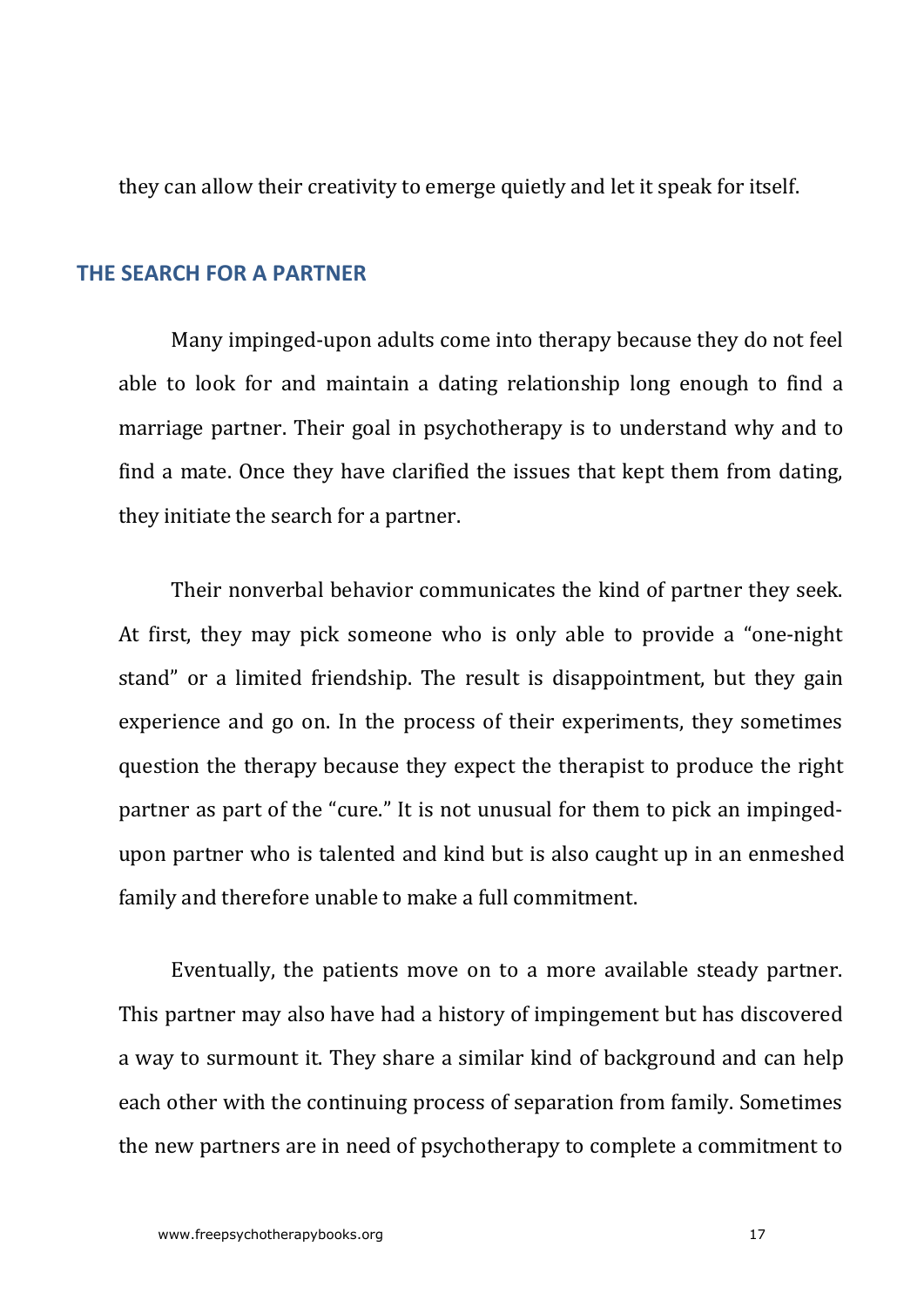each other. In such cases, they may come in for conjoint therapy or the partner may be referred to another therapist for individual work.

Patients are often surprised to learn that they can enjoy a relationship that is not perfect. They also learn that the quality and depth of their relationships grow in direct proportion to what they are willing to invest. It is a moment worth celebrating when they announce their engagement to a suitable partner in the therapy session. It is clear then that a termination hour is soon to follow.

#### *Notes*

<span id="page-17-0"></span>[1](#page-5-0) Anxious persons develop the feeling of not being able to get enough air, producing the feeling of constriction and chest pain, which leads to further overbreathing. They fail to rebreathe enough carbon dioxide, present in exhaled air. The lower level of blood carbon dioxide produces symptoms of numbness, tingling of the hands, and dizziness.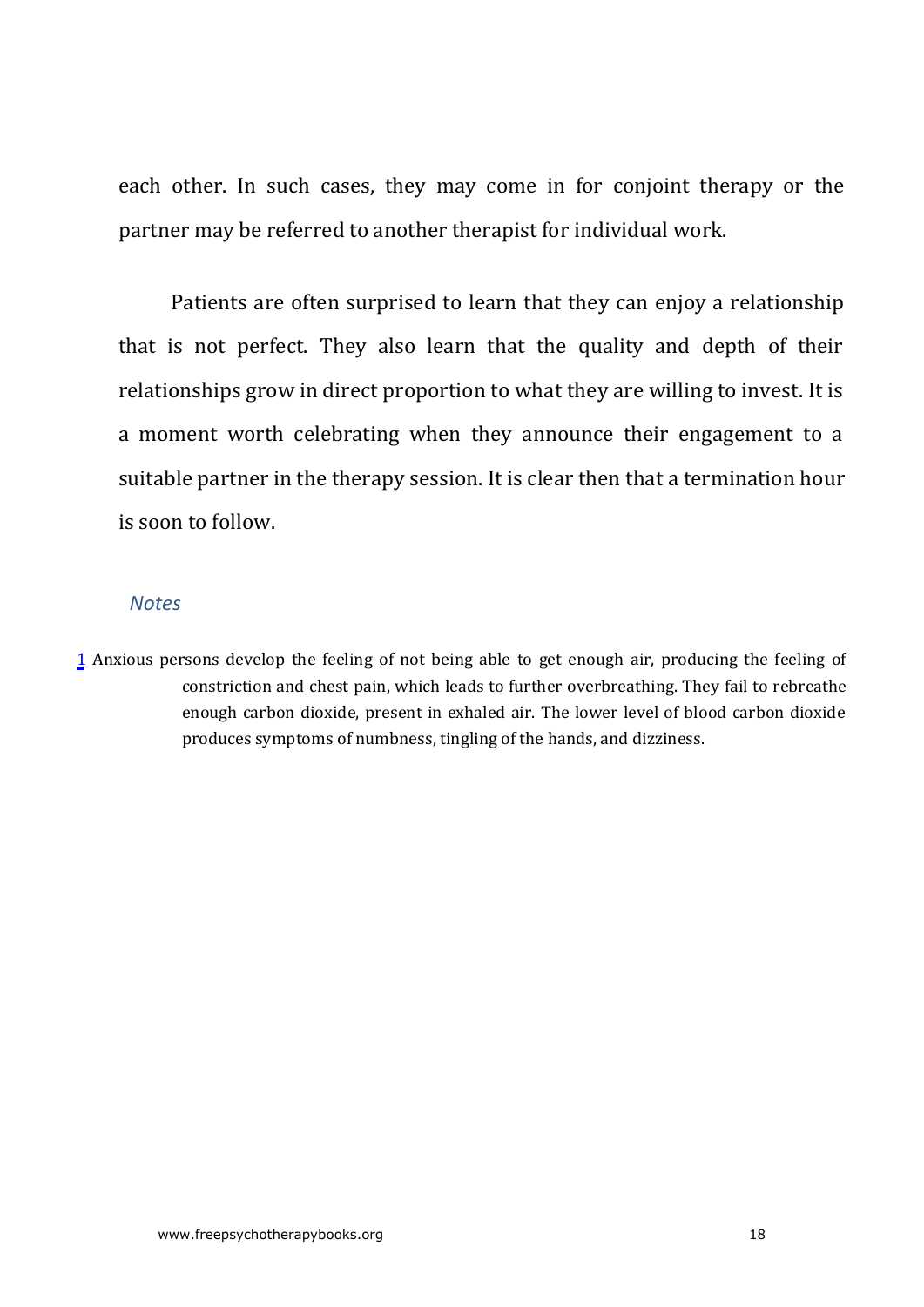## **Glossary**

- <span id="page-18-0"></span>**Clarification:** those dialogues between patients and therapists that bring the psychological phenomenon being examined into sharp focus. The significant details are highlighted and carefully separated from the extraneous material.
- **Entitlement:** rights given at birth to decide what to do and what to share or withhold.
- False self: the patient's facade of compliance and accommodation created in response to an environment that ignores the patient's needs and feelings. The patient withholds a secret real self that is unrelated to external reality (Hedges 1983).
- **Impingement:** the obliteration of psychological and sometimes physical separation between individuals without obtaining permission.
- **Insight:** the ability to perceive and understand a new aspect of mental functioning or behavior.
- **Interpretation:** the therapist's verbalizing to patients in a meaningful, insightful way material previously unconscious to them (Langs 1973).
- **Introjection:** the taking into oneself, in whole or in part, attributes from another person (Chatham 1985).
- **Object:** a psychoanalytic term used to represent another person, animal, or important inanimate object (Chatham 1985).
- **Object constancy:** the ability to evoke a stable, consistent memory of another person when that person is not present, irrespective of frustration or satisfaction (Masterson 1976).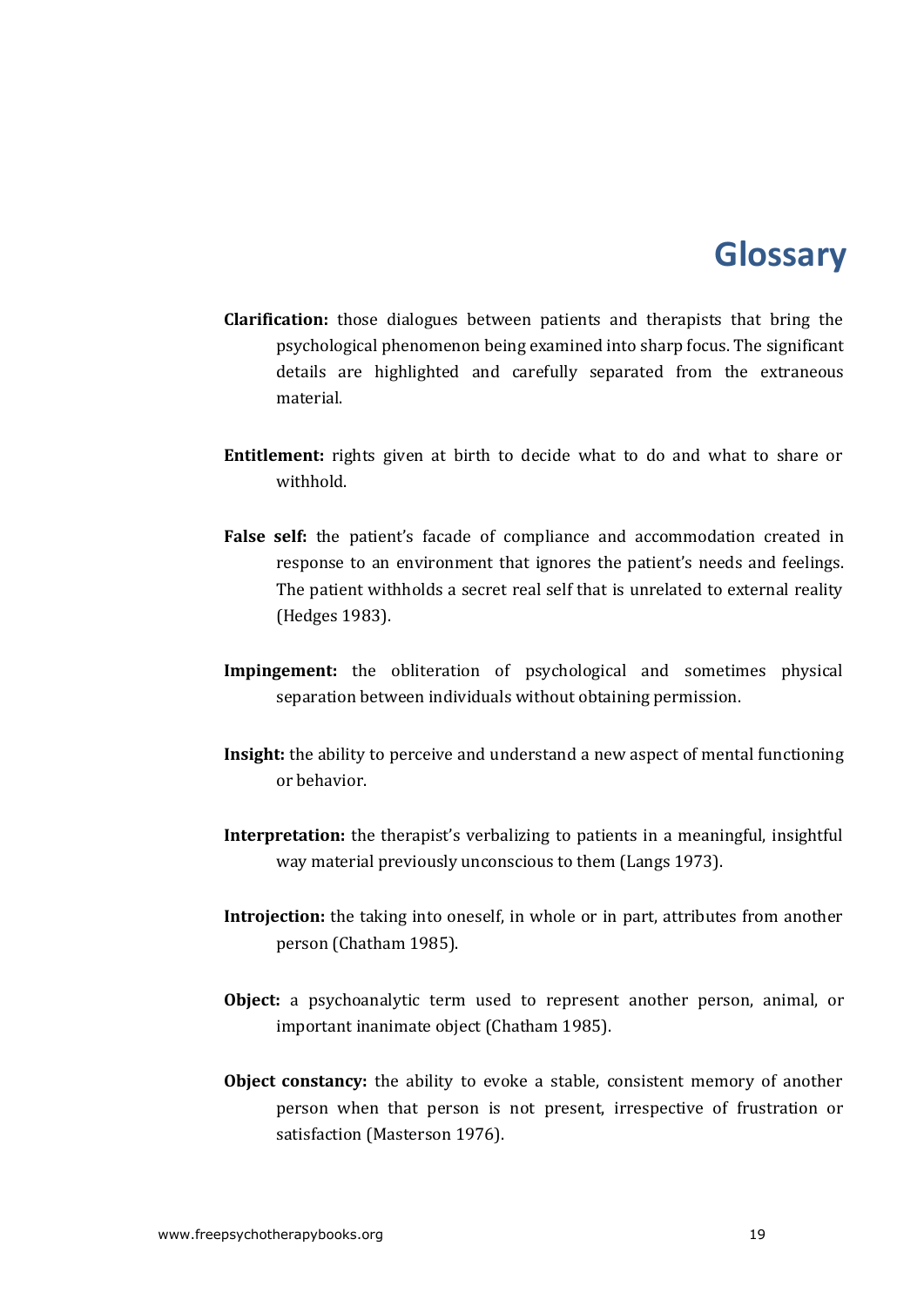**Object relations theory:** a theory that focuses on the earliest stages of life when children become aware of the difference between the self and the external world. This theory describes accompanying developmental tasks and also explains the difficulties that result if these tasks are incompletely accomplished.

**Observing ego:** the ability to stand outside oneself and look at one's own behavior.

- **Oedipal:** a stage of childhood development that begins at about 3 years of age. After a stable differentiation of self, mother, and father has been achieved, children engage in a triangular relationship with their parents that includes love and rivalry.
- **Preoedipal:** the period of early childhood development, ages 0 to 2, which occurs before the oedipal period. The developmental issues are the formation of constant internal memory of others and a separate sense of self.
- **Projective identification:** fantasies of unwanted aspects of the self are deposited into another person, and then recovered in a modified version (Ogden 1979).
- **Reframing:** the therapist's description, from a different perspective, of an event in the patient's life, providing new insight.
- **Separation-individuation:** separation includes disengagement from mother and the creation of separate boundaries, with recognition of differences between mother and self. Individuation is ongoing achievement of a coherent and meaningful sense of self created through development of psychological, intellectual, social, and adaptive coping (Chatham 1985, Rinsley 1985).
- **Splitting:** the holding apart of two opposite, unintegrated views of the self or another person, resulting in a view that is either all good and nurturing or all bad and frustrating. There is no integration of good and bad (Johnson 1985).

**Symbiosis:** an interdependent relationship between self and another in which the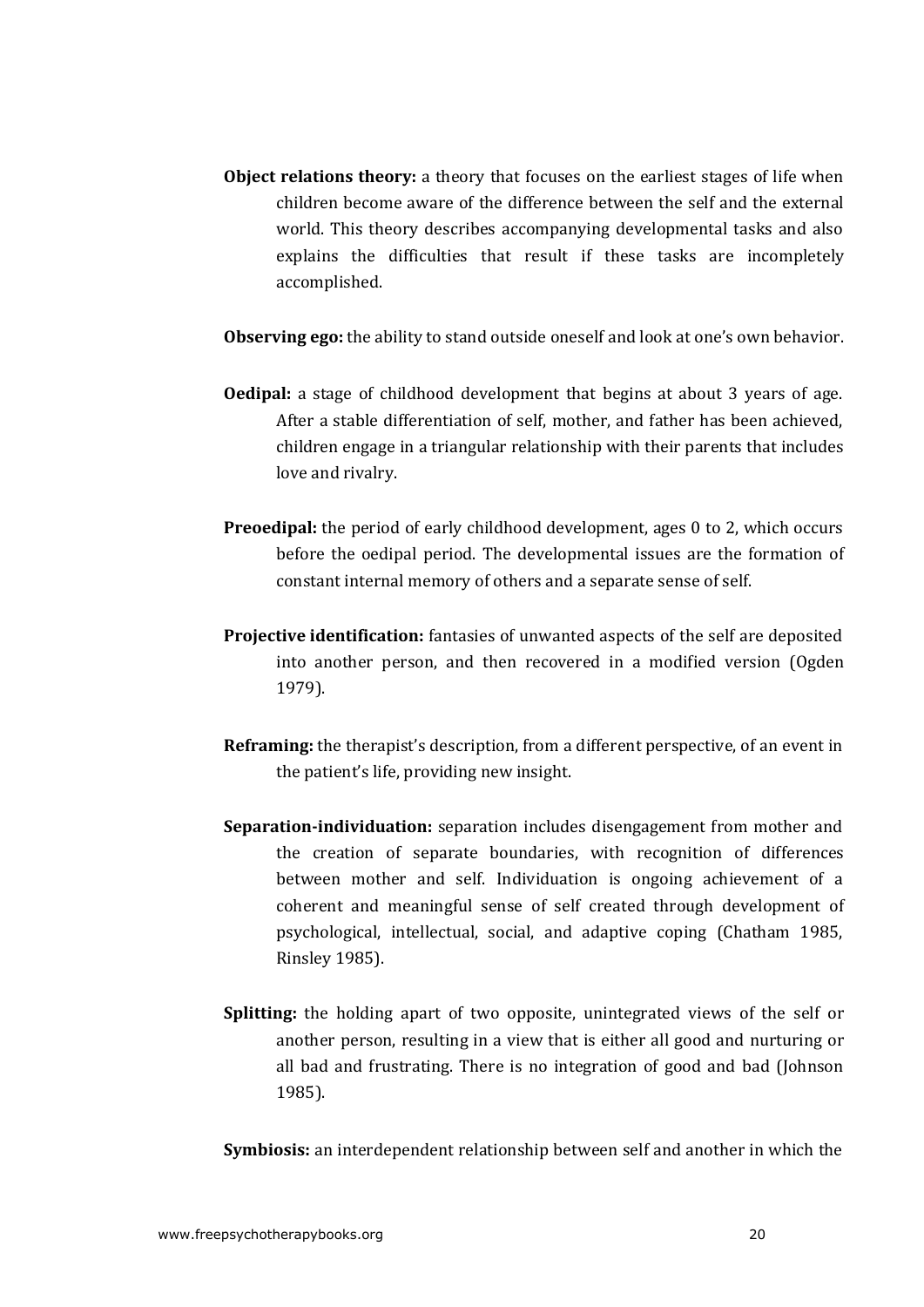energies of both partners are required for the survival of self and other (Masterson 1976).

- **Transference:** the inappropriate transfer of problems and feelings from past relationships to present relationships (Chatham 1985).
- **Transitional object:** a soft or cuddly object an infant holds close as a substitute for contact with mother when she is not present. A transitional object aids in the process of holding on and letting go and provides soothing qualities. It represents simultaneously an extension of self and mother (Chatham 1985).
- **Working through:** the second phase of therapy involving the investigation of origins of anger and depression through transference, dreams, fantasies, and free association. Patients satisfactorily relate elements of nast and present relationships. As a result, patients risk giving up old behaviors no longer needed in order to adopt new behaviors.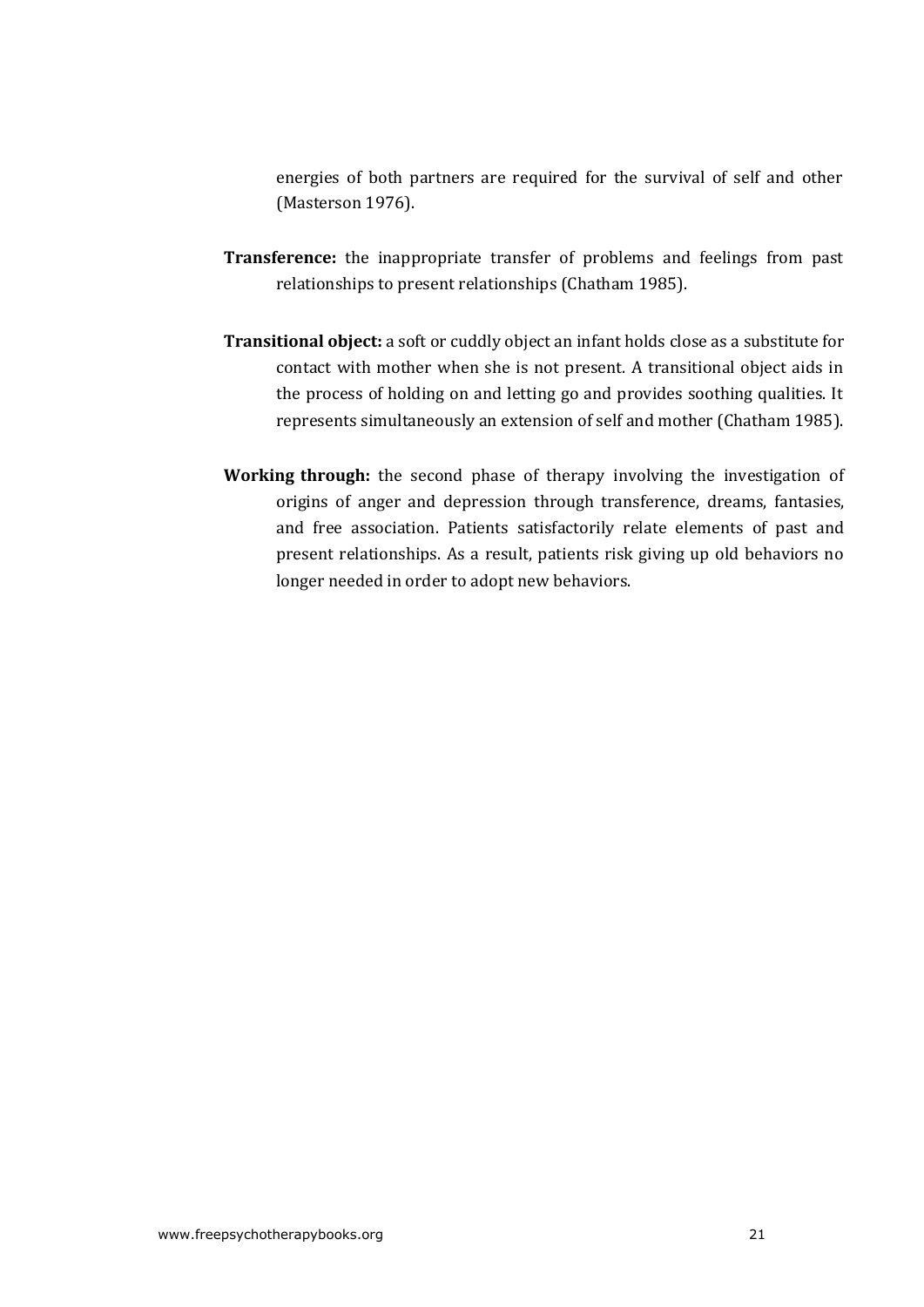# **References**

<span id="page-21-0"></span>Angyal, A. (1965). Neurosis and Treatment: A Holistic Theory. New York: Wiley.

- Balint, M. (1968). The Basic Fault: Therapeutic Aspects of Regression. New York: Brunner/Mazel.
- Bateson, G., Jackson, D., Haley, J., and Weakland, J. H. (1956). Toward a theory of schizophrenia. *Behavioral Science* l(4):251-264.

Berne, E. (1961). Transactional Analysis in Psychotherapy. New York: Grove.

---- (1974). What Do You Say after You Say Hello? New York: Grove.

Bettelheim, B. (1982). *Freud and Man's Soul.* New York: Alfred A. Knopf.

Bowlby, I. (1969). *Attachment and Loss.* Vol. 1: *Attachment.* New York: Basic Books.

---- (1973). Attachment and Loss. Vol. 2: Separation. New York: Basic Books.

---- (1980). *Attachment and Loss.* Vol. 3: *Loss.* New York: Basic Books.

Boyer, L. B., and Giovacchini, R. (1967). Psychoanalytic Treatment of Schizophrenia, Borderline and Characterological Disorders. New York: Jason Aronson.

Brown, J. R. (1986). *I Only Want What's Best for You.* New York: St. Martin's.

Cardinal, M. (1983). *The Words to Say It.* Cambridge, MA: VanVactor and Goodheart.

Chapman, A. H. (1978). The Treatment Techniques of Harry Stack Sullivan. New York: Brunner/Mazel.

Chatham, P. M. (1985). *Treatment of the Borderline Personality.* Northvale, NJ: Jason Aronson.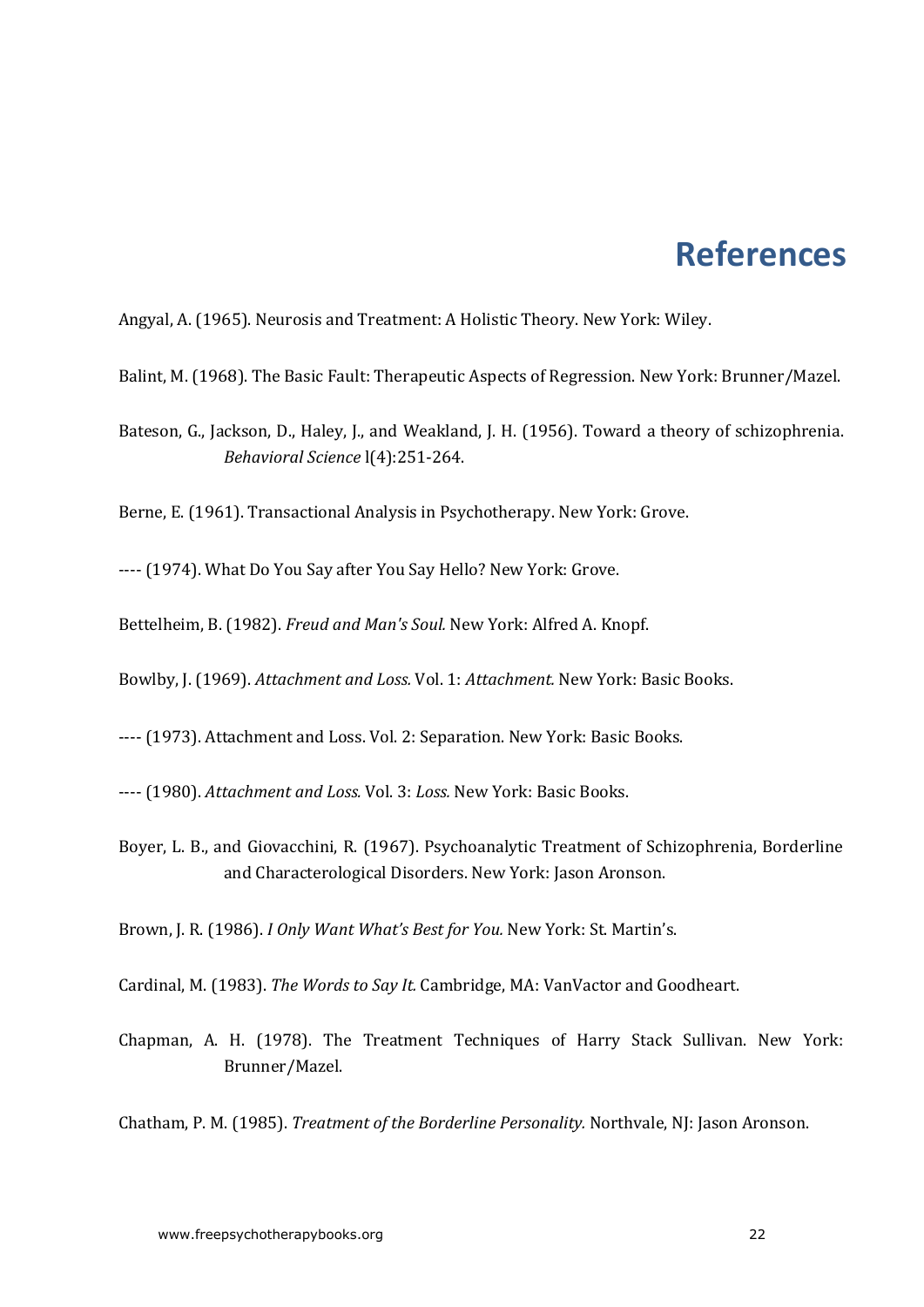Chernin, K. (1985). *The Hungry Self* New York: Harper and Row.

Crawford, C. (1978). Mommie Dearest. New York: Berkley Books.

- Davanloo, H. (1978). Basic Principles and Techniques in Short-term Dynamic Psychotherapy. New York: Spectrum.
- Friday, N. (1977). *My Mother, My Self* New York: Dell.
- Gardner, R. A. (1985). Separation Anxiety Disorder: Psychodynamics and Psychotherapy. Cresskill, NJ: Creative Therapeutics.

Giovacchini, P. (1984). *Character Disorders and Adaptive Mechanisms*. New York: Jason Aronson.

---- (1986). *Developmental Disorders.* Northvale, NJ: Jason Aronson.

- Gould, R. L. (1978). Transformation: Growth and Change in Adult Life. New York: Simon & Schuster.
- Greben, S. E. (1984). Love's Labor: Twenty-Five Years of Experience in the Practice of Psychotherapy. New York: Schocken Books.

Grinker, R. R., and Werble, B. (1977). *The Borderline Patient*. New York: Jason Aronson.

Grotstein, J. S. (1981). *Splitting and Projective Identification*. New York: Jason Aronson.

- Gunderson, J. G., and Singer, M. T. (1975). Defining borderline patients: an overview. *American Journal of Psychiatry* 132(1): 1-10.
- Halpern, H. M. (1976). Cutting Loose: An Adult Guide to Coming to Terms with Your Parents. New York: Bantam.

---- (1982). How to Break Your Addiction to a Person. New York: Bantam.

Hedges, L. E. (1983). *Listening Perspectives in Psychotherapy*. New York: Jason Aronson.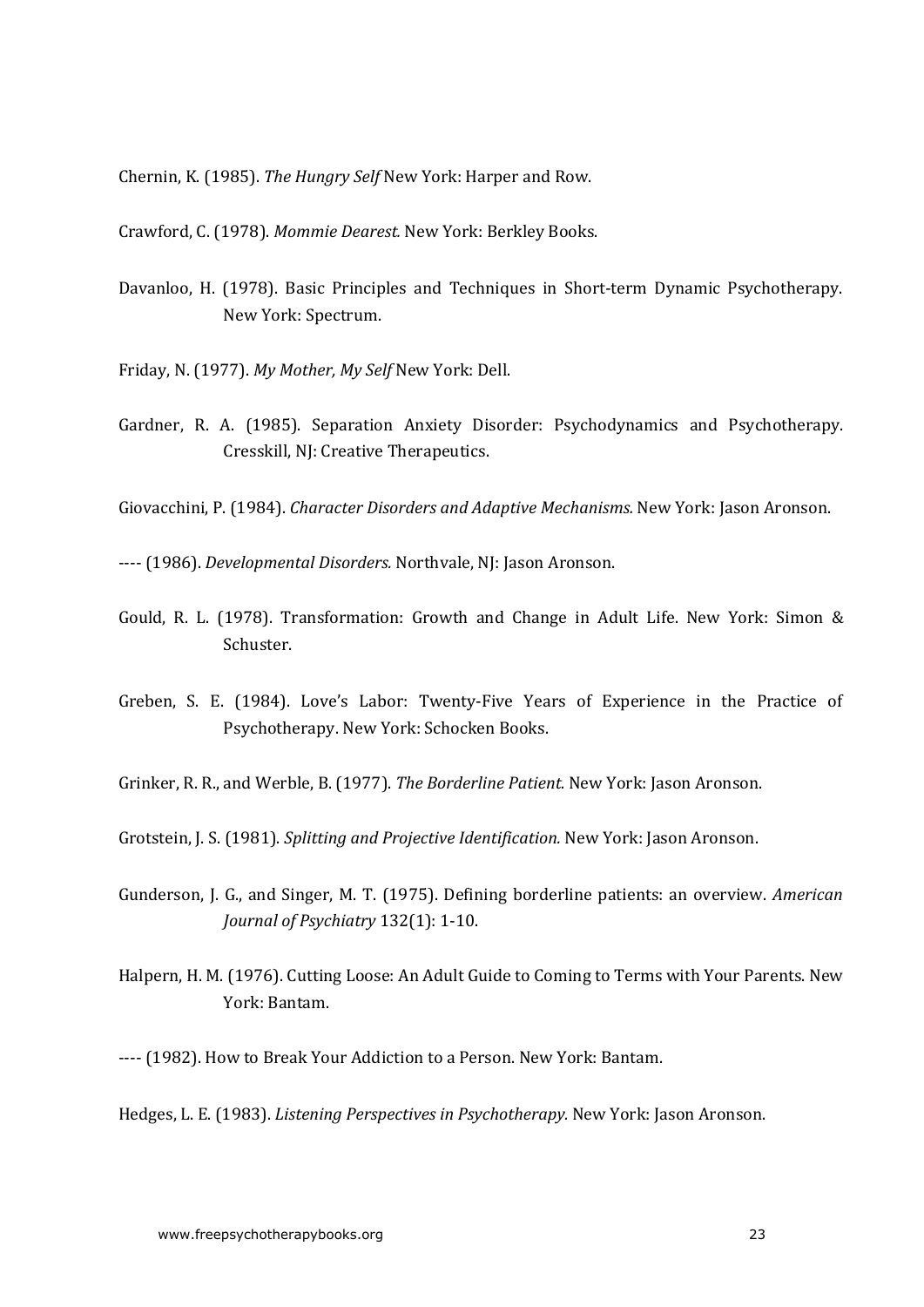Johnson, S. M. (1985). Characterological Transformation: The Hard Work Miracle. New York: Norton.

Kaiser, H. (1965). *Effective Psychotherapy*. New York: The Free Press.

- Kaplan, L. J. (1978). Oneness and Separateness: From Infant to Individual. New York: Simon & Schuster.
- Kernberg, 0. (1972). Early ego integration and object relations. *Annals of the New York Academy of Science* 193:233-247.

---- (1980). Internal World and External Reality. New York: Jason Aronson.

---- (1984). *Severe Personality Disorders.* New Haven: Yale University Press.

- Langs, R. (1973). The Technique of Psychoanalytic Psychotherapy. Vol. 1: The Initial Contact: Theoretical Framework: Understanding the Patient's Communications: The Therapist's Interventions. New York: Jason Aronson.
- ---- (1974). The Technique of Psychoanalytic Psychotherapy. Vol. 2: Responses to Interventions: The Patient-Therapist Relationship: The Phases of Psychotherapy. New York: Jason Aronson.

Lawrence, D. H. (1913). *Sons and Lovers.* London: Duckworth & Sons.

Lerner, H. G. (1985). *The Dance of Anger.* New York: Harper & Row.

Lidz, T. (1973). The Origin and Treatment of Schizophrenic Disorders. New York: Basic Books.

Lindner, R. (1955). *The Fifty-Minute Hour.* New York: Jason Aronson, 1982.

- MacKinnon, R. A., and Michels, R. (1971). *The Psychiatric Interview: In Clinical Practice.* Philadelphia: W. B. Saunders.
- Mahler, M. (1974). Symbiosis and individuation: the psychological birth of the human infant. The Psychoanalytic Study of the Child 29:89-106.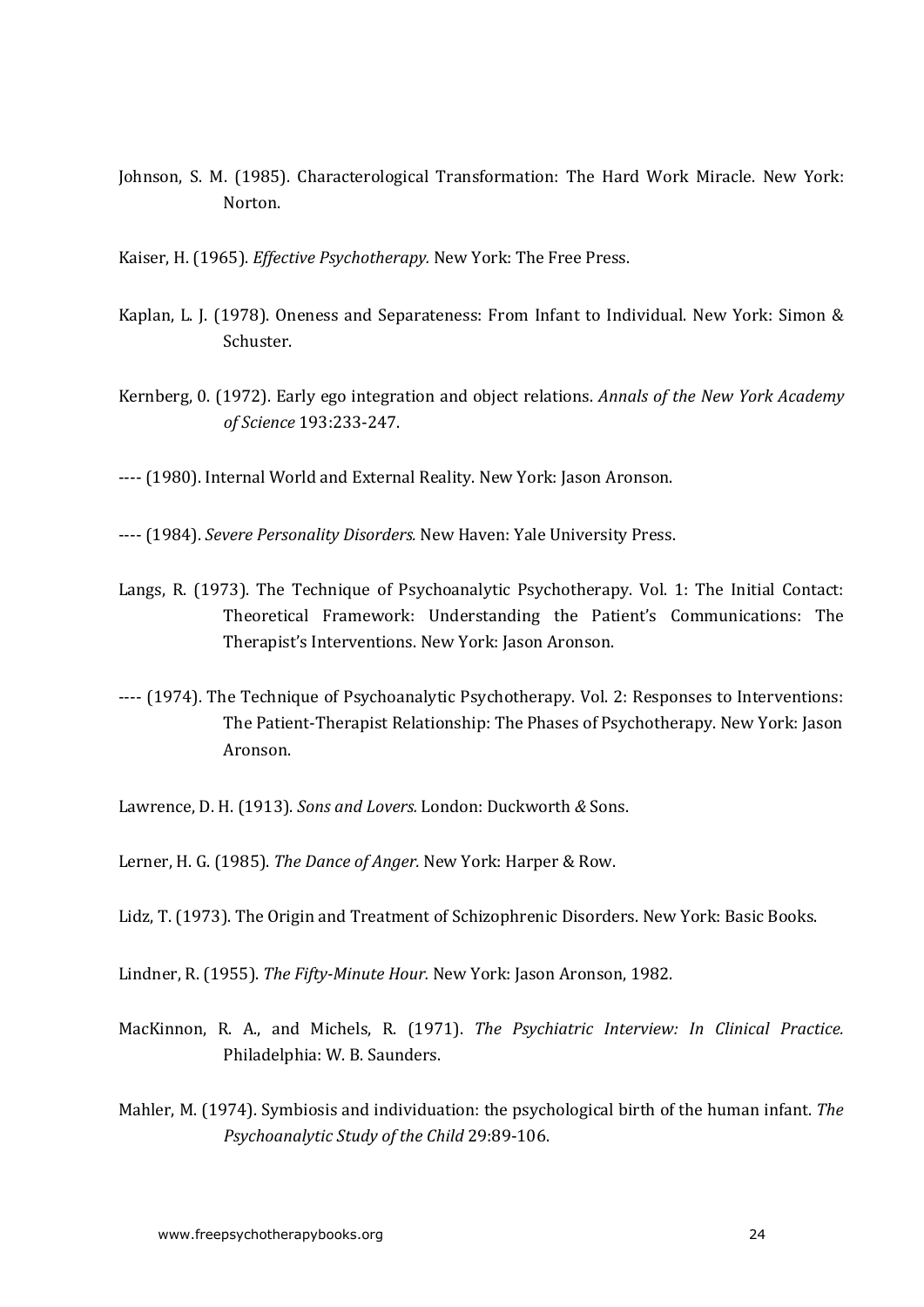---- (1975). The Psychological Birth of the Human Infant. New York: Basic Books.

Mann, J. (1973). *Time-Limited Psychotherapy.* Cambridge, MA: Harvard Press.

- Masterson, J. F. (1972). Treatment of the Borderline Adolescent: A Developmental Approach. New York: Wiley.
- ---- (1976). *Psychotherapy of the Borderline Adult: A Developmental Approach.* New York: Brunner/Mazel.
- ---- (1981). The Narcissistic and Borderline Disorders: An Integrated Developmental Approach. New York: Brunner/Mazel.
- ---- (1983). Countertransference and Psychotherapeutic Techniques: Teaching Seminars of the Psychotherapy of the Borderline Adult. New York: Brunner/Mazel.
- ---- (1985). The Real Self: A Developmental, Self, and Object Relations Approach. New York: Brunner/Mazel.
- Masterson, J. F., and Rinsley, D. B. (1975). The borderline syndrome: the role of the mother in the genesis and psychic structure of the borderline personality. *International lournal of Psycho-Analysis* 56(2): 163-177.
- Miller, A. (1981). *Prisoners of Childhood: How Narcissistic Parents Form and Deform the Emotional* Lives of Their Gifted Children. New York: Basic Books.
- ---- (1984). *Thou Shalt Not Be Aware: Society's Betrayal of the Child.* New York: Farrar, Straus & Giroux.
- Mitchell, S. A. (1981). The origin of the nature of the "objects" in the theories of Klein and Fairbairn. *Contemporary Psychoanalysis* 17(3):374-398.

Nichols, M. (1984). *Family Therapy.* New York: Gardner.

Norwood, N. (1985). Women Who Love Too Much. Los Angeles: Jeremy P. Tarcher.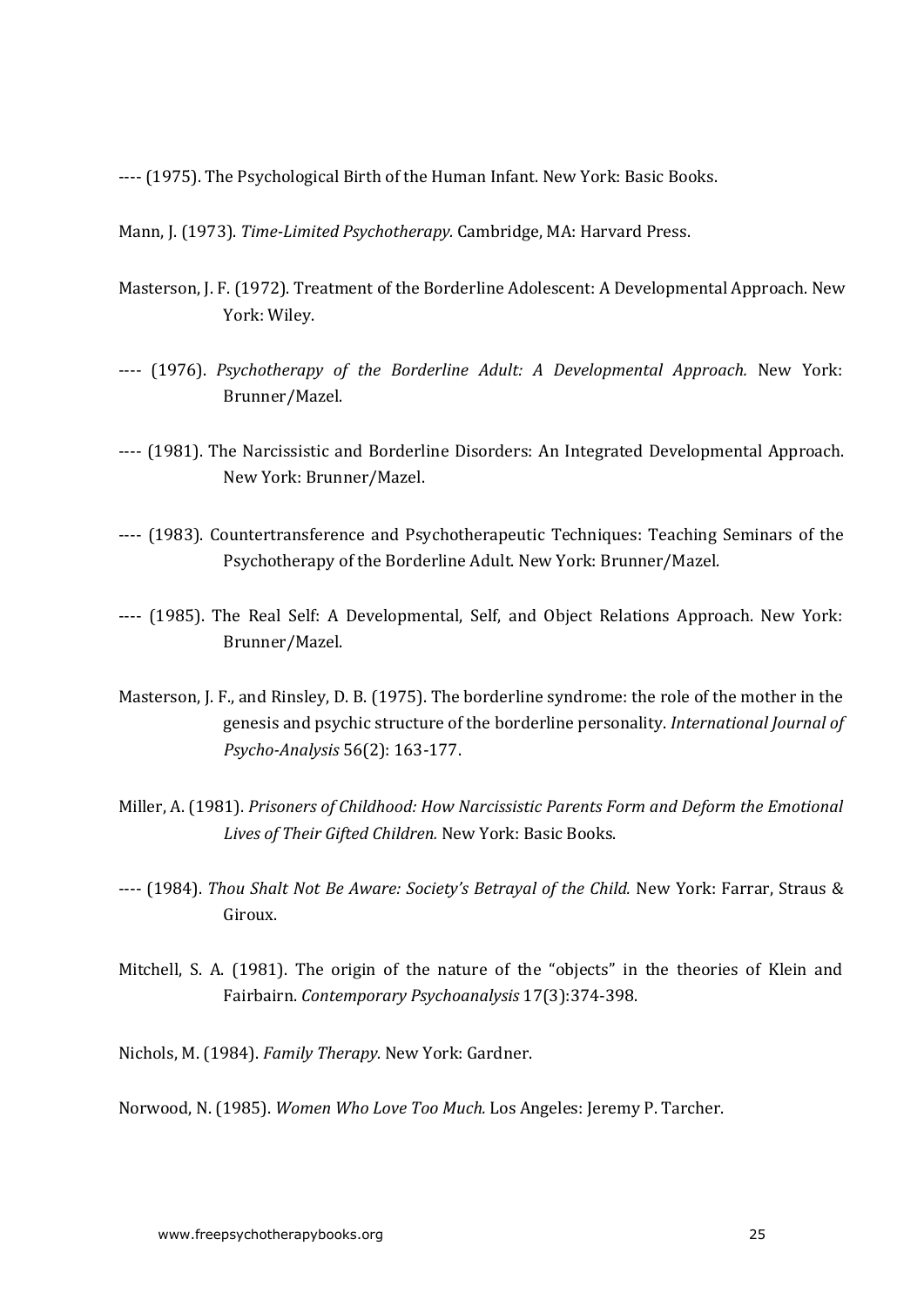Ogden, T. H. (1979). On projective identification. *International Journal of Psycho-Analysis* 60:357-373.

Peck, M. S. (1978). *The Road Less Traveled.* New York: Simon & Schuster.

---- (1983). People of the Lie. New York: Simon & Schuster.

- Reiser, D. E., and Levenson, H. (1984). Abuses of the borderline diagnosis: a clinical problem with teaching opportunities. American Journal of Psychiatry 141:12.
- Rinsley, D. B. (1981). Borderline psychopathology: the concepts of Masterson and Rinsley and beyond. *Adolescent Psychiatry* 9:259-274.

---- (1982). *Borderline and Other Self Disorders.* New York: Jason Aronson.

- ---- (1984). A comparison of borderline and narcissistic personality disorders. *Bulletin of the Menninger Clinic* 48(l):l-9.
- ---- (1985). Notes of the pathogenesis and nosology of borderline and narcissistic personality disorders. *Journal of the American Academy of Psychoanalysis* 13(3):317-318.

Rossner, J. (1983). *August.* New York: Warner.

Sass, L. (1982). The borderline personality. *The New York Times Magazine*, August 22.

Searles, H. F. (1986). My Work with Borderline Patients. Northvale, NJ: Jason Aronson.

Sheehy, G. (1976). Passages: Predictable Crises of Adult Life. New York: E. P. Dutton.

---- (1981). *Pathfinders*. New York: Bantam.

Slipp, S. (1984). Object Relations: A Dynamic Bridge between Individual and Family Treatment. New York: Jason Aronson.

Small, L. (1979). The Briefer Psychotherapy. New York: Brunner/ Mazel.